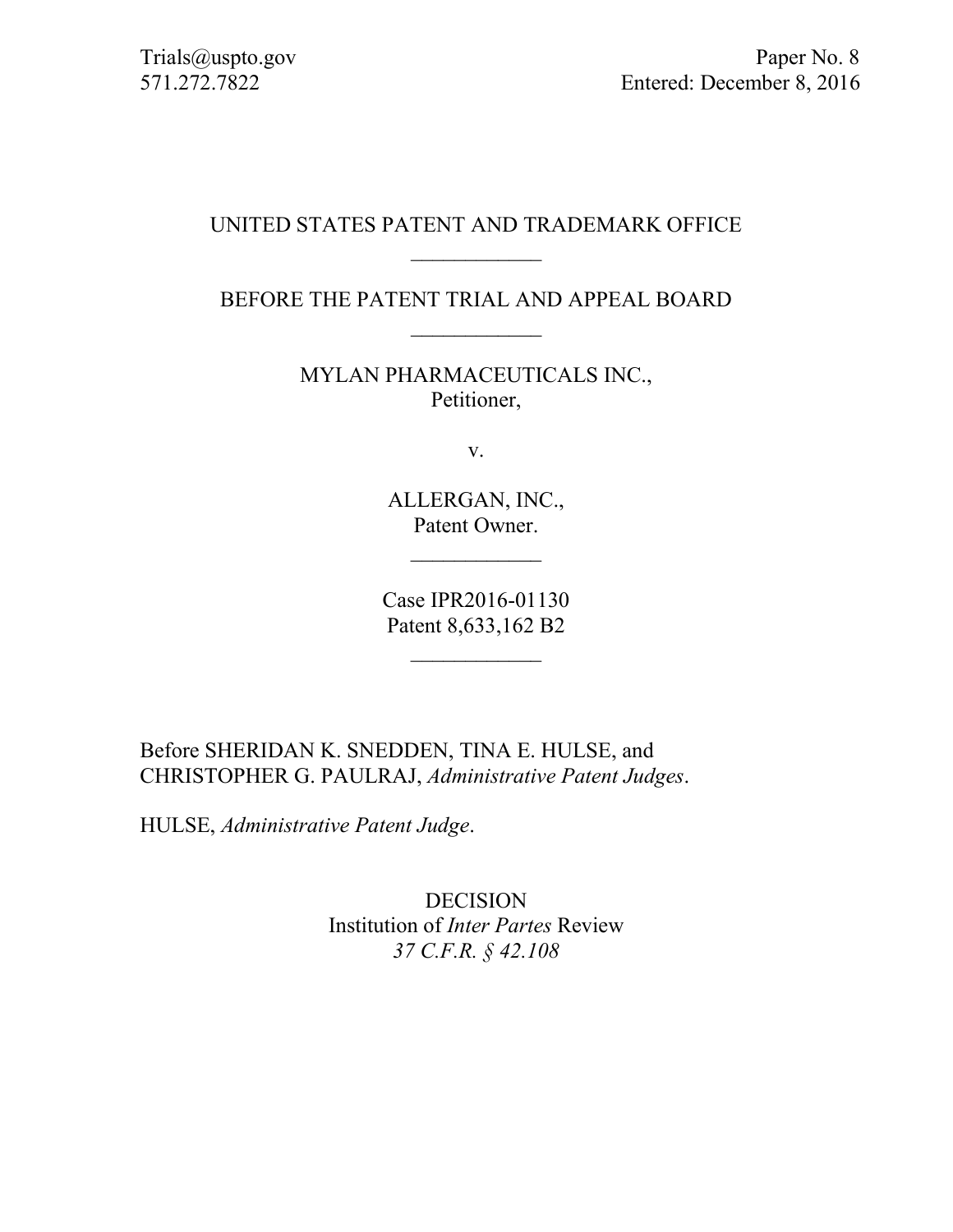#### I. INTRODUCTION

Mylan Pharmaceuticals Inc. ("Petitioner") filed a Petition requesting an *inter partes* review of claims 1–24 of U.S. Patent No. 8,633,162 B2 (Ex. 1001, "the '162 patent"). Paper 3 ("Pet."). Allergan, Inc. ("Patent Owner") filed a Preliminary Response to the Petition. Paper 7 ("Prelim. Resp.").

We have jurisdiction under 35 U.S.C. § 314, which provides that an *inter partes* review may not be instituted "unless . . . there is a reasonable likelihood that the petitioner would prevail with respect to at least 1 of the claims challenged in the petition."  $35 \text{ U.S.C.}$   $\S$   $314(a)$ . Upon considering the Petition and Preliminary Response, we determine that Petitioner has established a reasonable likelihood that it would prevail in showing the unpatentability of claims 1–24. Accordingly, we institute an *inter partes*  review of those claims.

#### *A. Related Proceedings*

The parties identify several petitions for *inter partes* review previously filed by Apotex Corp. and Apotex Inc. and challenging claims of the '162 patent and related patents. Pet. 11; Paper 6, 2 (referring to IPR2015-01278, IPR2015-01282, IPR2015-01286, and IPR2015-01283). All of the petitions were terminated before institution decisions were entered. Pet. 11; Paper 6, 2. The parties also identify several district court cases that may affect or be affected by a decision in this proceeding: *Allergan, Inc. v. Teva Pharmaceuticals USA, Inc.*, No. 2:15-cv-01455 (E.D.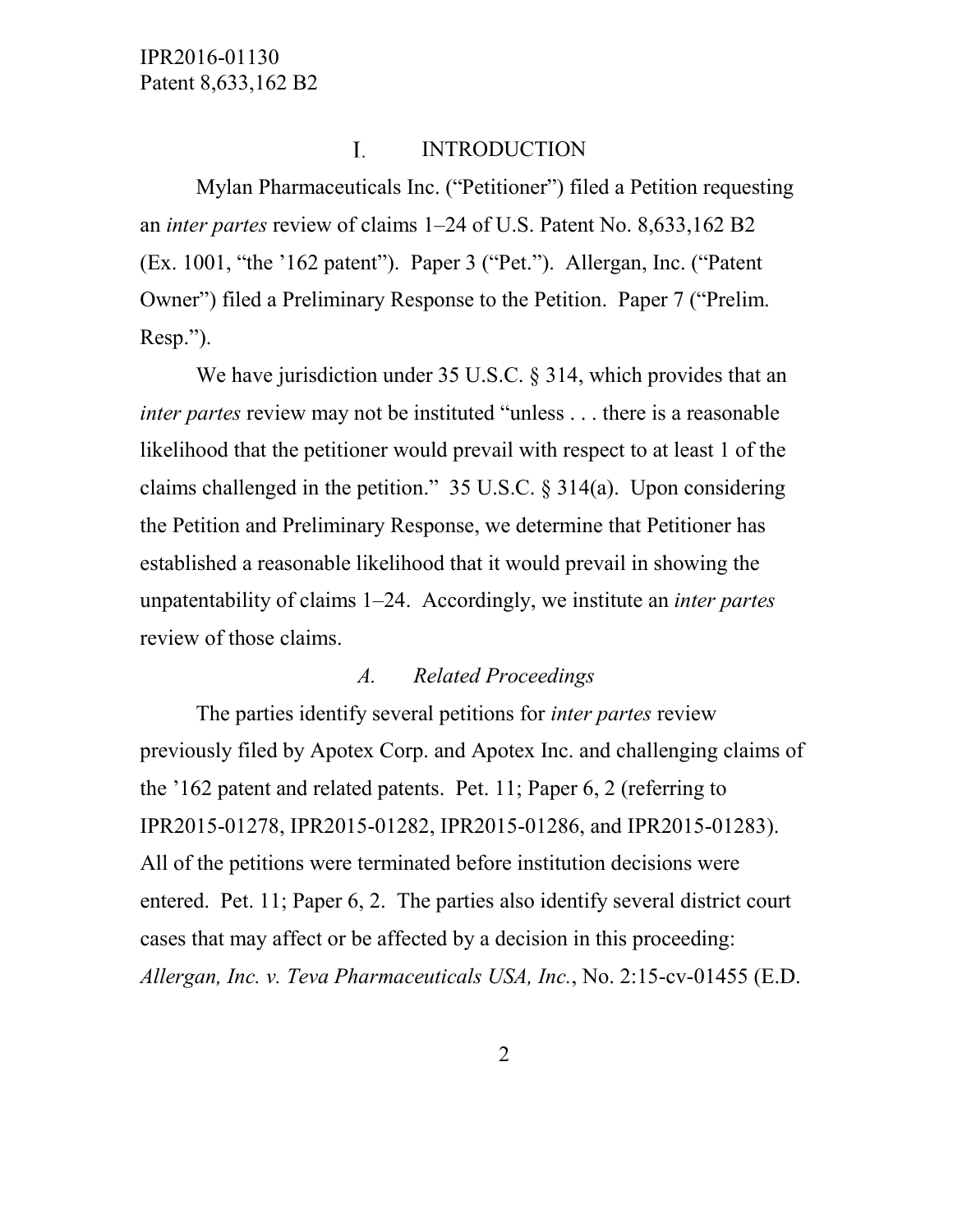Tex.); *Allergan, Inc., v. Innopharma, Inc.*, No. 2:15-cv-1504 (E.D. Tex.); and *Allergan, Inc. v. Famy Care, Ltd.*, No. 2:16-cv-0401 (E.D. Tex.). Pet. 12; Paper 6, 2.

Petitioner has also sought *inter partes* review for related patents in the following proceedings: Case IPR2016-01127 (U.S. Patent No. 8,685,930 B2), Cases IPR2016-01128 and IPR2016-01232 (U.S. Patent No. 8,629,111 B2), Case IPR2016-01129 (U.S. Patent No. 8,642,556 B2), Case IPR2016- 01131 (U.S. Patent No. 8,648,048 B2), and IPR2016-01132 (U.S. Patent No. 9,248,191 B2).

#### *B. The '162 Patent*

The '162 patent generally relates to methods of providing therapeutic effects using cyclosporin components, and more specifically to a formulation containing cyclosporin-A ("CsA") and castor oil emulsions for treating dry eye syndrome (i.e., keratoconjunctivitis sicca). Ex. 1001, 1:18– 20, 1:58–65, 2:63–64. According to the specification, the prior art recognized the use of emulsions containing CsA and CsA-derivatives to treat ophthalmic conditions. *Id.* at 1:26–65. The specification notes, however, that "[o]ver time, it has become apparent that cyclosporin A emulsions for ophthalmic use preferably have less than 0.2% by weight of cylcosporin A." *Id.* at 1:66–2:1. Moreover, if reduced amounts of cyclosporin are used, reduced amounts of castor oil are needed because one of the functions of castor oil is to solubilize CsA. *Id.* at 1:66–2:6.

Accordingly, the specification states that "[i]t has been found that the relatively increased amounts of hydrophobic component together with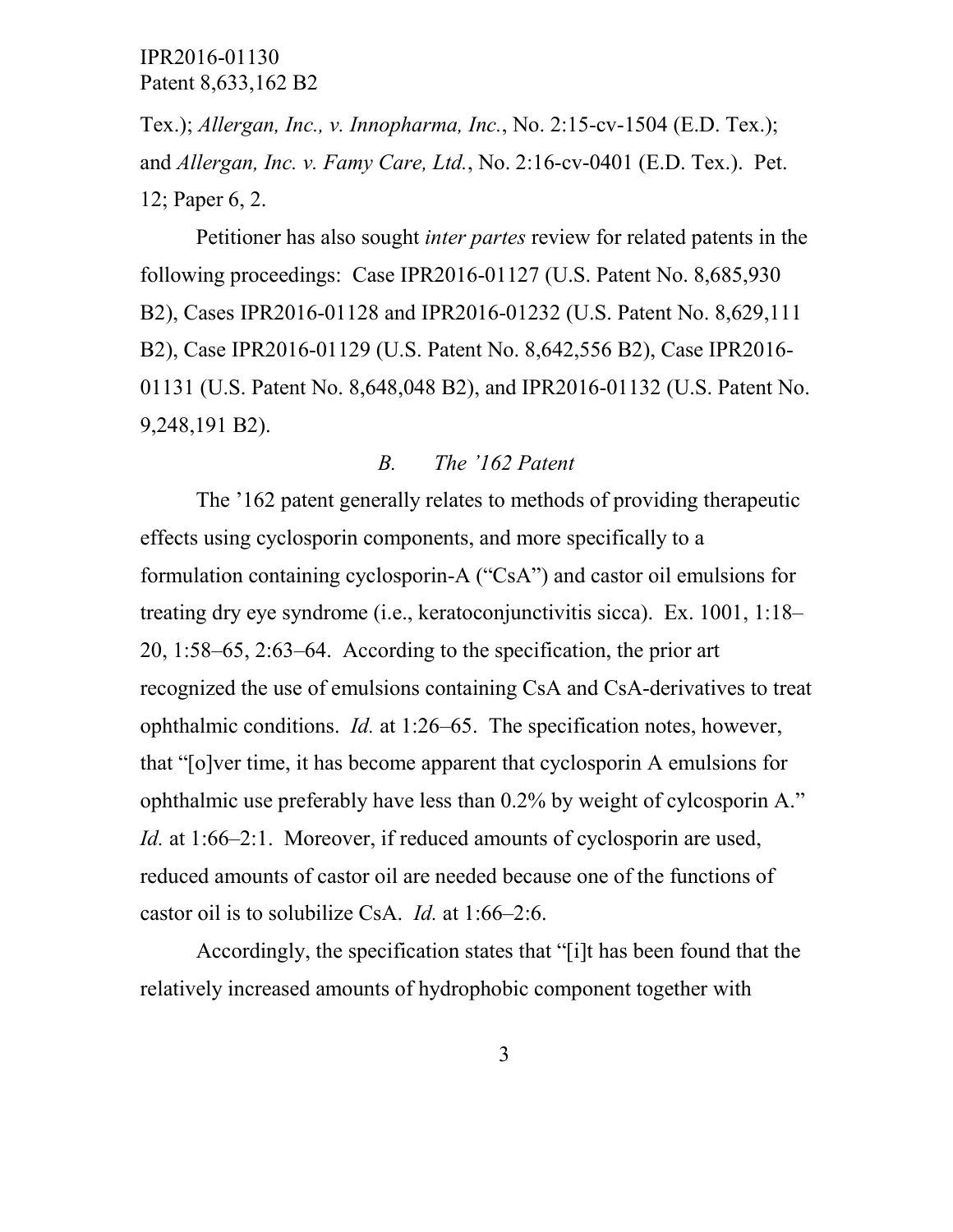relatively reduced, yet therapeutically effective, amounts of cyclosporin component provide substantial and advantageous benefits." *Id.* at 2:36–39. The relatively high concentration of hydrophobic component provides for a more rapid breaking down of the emulsion in the eye, which reduces vision distortion and/or facilitates the therapeutic efficacy of the composition. *Id.* at 2:43–49. Furthermore, using reduced amounts of cyclosporin component mitigates against undesirable side effects or potential drug interactions. *Id.* at 2:49–52.

The patent identifies two particular compositions that were selected for further testing, as shown below:

|                                                | Composition I<br>$wt$ % | Composition II<br>wt % |  |
|------------------------------------------------|-------------------------|------------------------|--|
| Cyclosporin A                                  | 0.1                     | 0.05                   |  |
| Castor Oil                                     | 1.25                    | 1.25                   |  |
| Polysorbate 80                                 | 1.00                    | 1.00                   |  |
| Premulen ®                                     | 0.05                    | 0.05                   |  |
| Glycerine                                      | 2.20                    | 2.20                   |  |
| Sodium hydroxide                               | qs                      | qs                     |  |
| Purified Water                                 | qs                      | qs                     |  |
| рH                                             | $7.2 - 7.6$             | $7.2 - 7.6$            |  |
| Weight Ratio of Cyclosporin<br>A to Castor Oil | 0.08                    | 0.04                   |  |

*Id.* at 14:20–30. Based on the results of a Phase 3 clinical study, the specification concludes that "Composition II . . . provides overall efficacy in treating dry eye disease substantially equal to that of Composition I." *Id.* at 14:44–48. The patent indicates that "[t]his is surprising for a number of reasons." *Id.* at 14:49. According to the specification, a reduced concentration of CsA in Composition II would have been expected to result in reduced overall efficacy in treating dry eye disease. *Id.* at 14:49–52.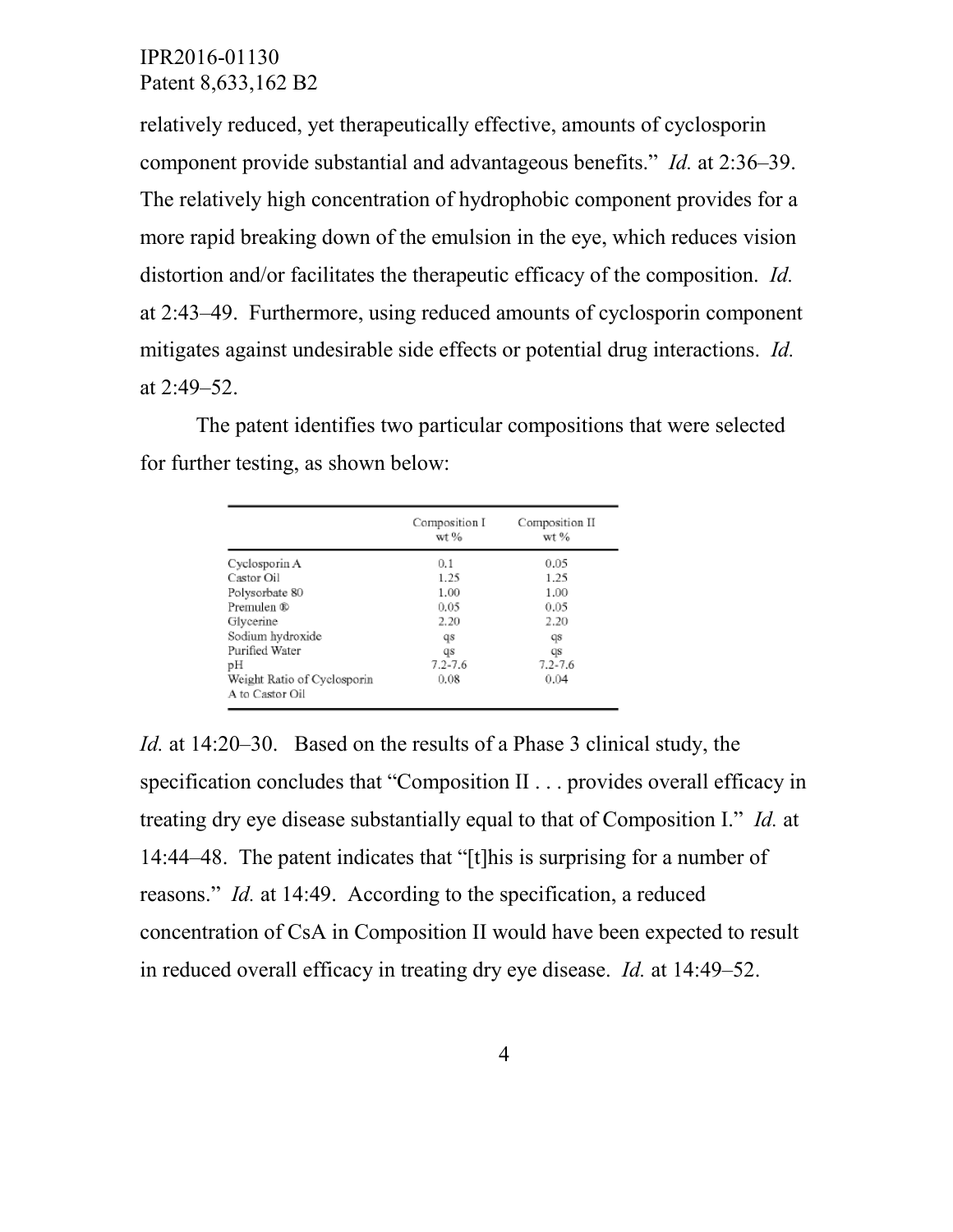Moreover, although the large amount of castor oil relative to the amount of CsA in Composition II might have been expected to cause increased eye irritation, it was found to be substantially non-irritating in use. *Id.* at 14:52– 57. Accordingly, the specification states that physicians can prescribe Composition II "to more patients and/or with fewer restrictions and/or with reduced risk of the occurrence of adverse events, e.g., side effects, drug interactions and the like, relative to providing Composition I." *Id.* at 15:12– 15.

# *C. Illustrative Claim*

Petitioner challenges claims 1–24 of the '162 patent, of which claims 1, 18, and 23 are independent claims. Claim 23 is illustrative, and is reproduced below:

23. A method of treating dry eye disease, the method comprising the step of topically administering to an eye of a human in need thereof an emulsion at a frequency of twice a day, the emulsion comprising:

cyclosporin A in an amount of about 0.05% by weight;

castor oil in an amount of about 1.25% by weight;

polysorbate 80 in an amount of about 1.0% by weight;

acrylate/C10-30 alkyl acrylate cross-polymer in an amount of about 0.05% by weight;

glycerine in an amount of about 2.2% by weight;

sodium hydroxide; and

water;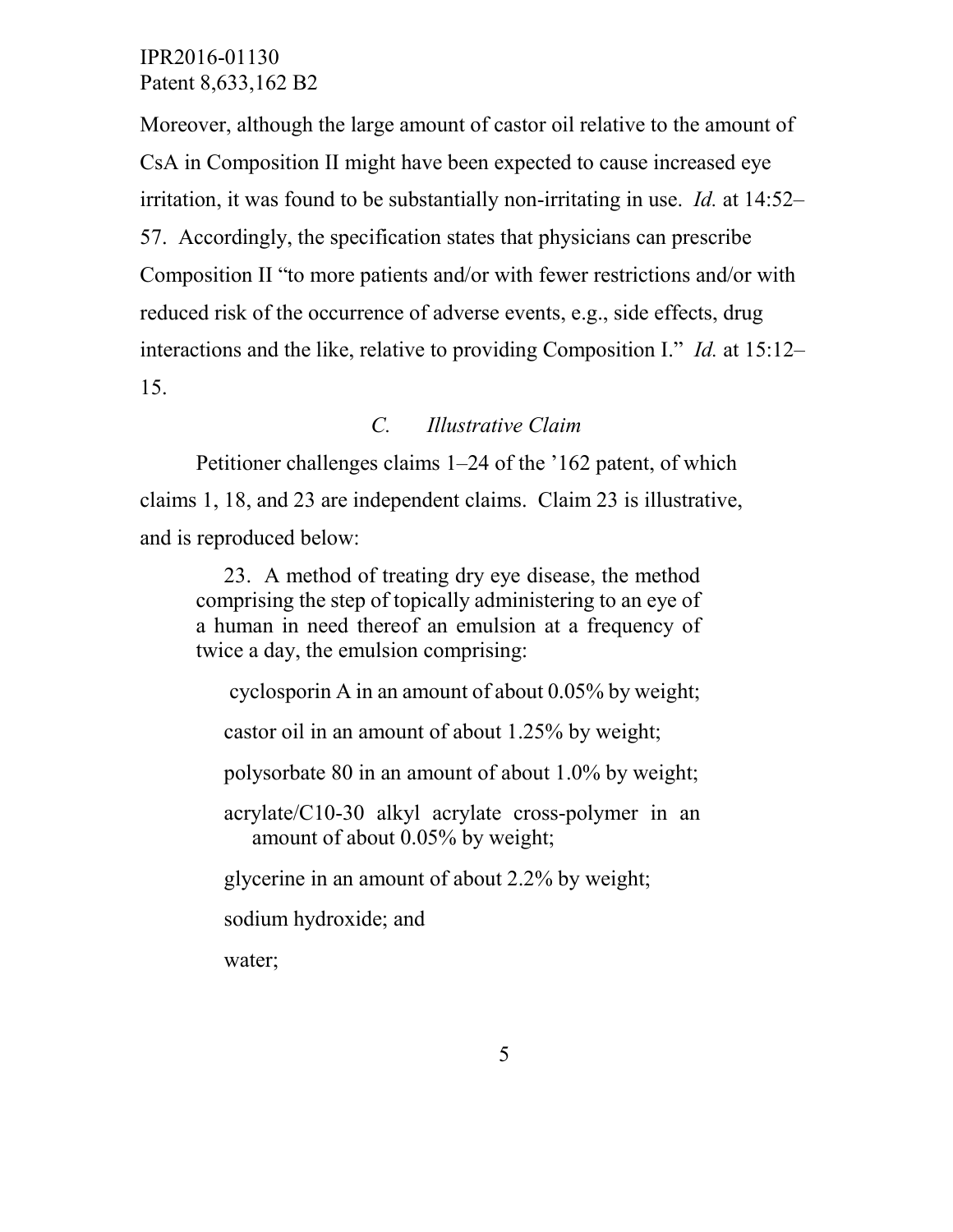$\overline{a}$ 

wherein the emulsion is effective in treating dry eye disease.

Independent claim 1 also recites a method of treating dry eye disease with an emulsion comprising 0.05% by weight cyclosporin A and 1.25% by weight castor oil.

Independent claim 18 recites a method of reducing side effects in a human being treated for dry eye syndrome with an emulsion similar to that recited in claim 23.

*D. The Asserted Grounds of Unpatentability*

Petitioner challenges the patentability of claims 1–24 of the '162 patent on the following grounds:

| <b>References</b>                            | <b>Basis</b> | Claim(s) challenged                           |
|----------------------------------------------|--------------|-----------------------------------------------|
| Ding '979 <sup>1</sup> and Sall <sup>2</sup> | \$103(a)     | $1-10$ , $12-14$ , $16-20$ , and<br>$22 - 24$ |
| Ding '979, Sall, and<br>Acheampong $3$       | \$103(a)     | 11 and 21                                     |
| Ding '979, Sall, and Glonek <sup>4</sup>     | § 103(a)     | 15                                            |

<span id="page-5-0"></span><sup>&</sup>lt;sup>1</sup> Ding et al., US 5,474,979, issued Dec. 12, 1995 (Ex. 1006).

<span id="page-5-1"></span><sup>2</sup> Sall et al., *Two Multicenter, Randomized Studies of the Efficacy and Safety of Cyclosporine Ophthalmic Emulsion in Moderate to Severe Dry Eye* 

*Disease*, 107 OPHTHALMOLOGY 631–39 (2000) (Ex. 1007).

<span id="page-5-2"></span><sup>3</sup> Acheampong et al., *Cyclosporine Distribution into the Conjunctiva, Cornea, Lacrimal Gland, and Systemic Blood Following Topical Dosing of Cyclosporine to Rabbit, Dog, and Human Eyes*, LACRIMAL GLAND, TEAR

FILM, AND DRY EYE SYNDROMES 2: BASIC SCIENCE AND CLINICAL

RELEVANCE 1001–04 (David A. Sullivan et al. eds., 1998) (Ex. 1008).

<span id="page-5-3"></span><sup>4</sup> Glonek et al., US 5,578,586, issued Nov. 26, 1996 (Ex. 1009).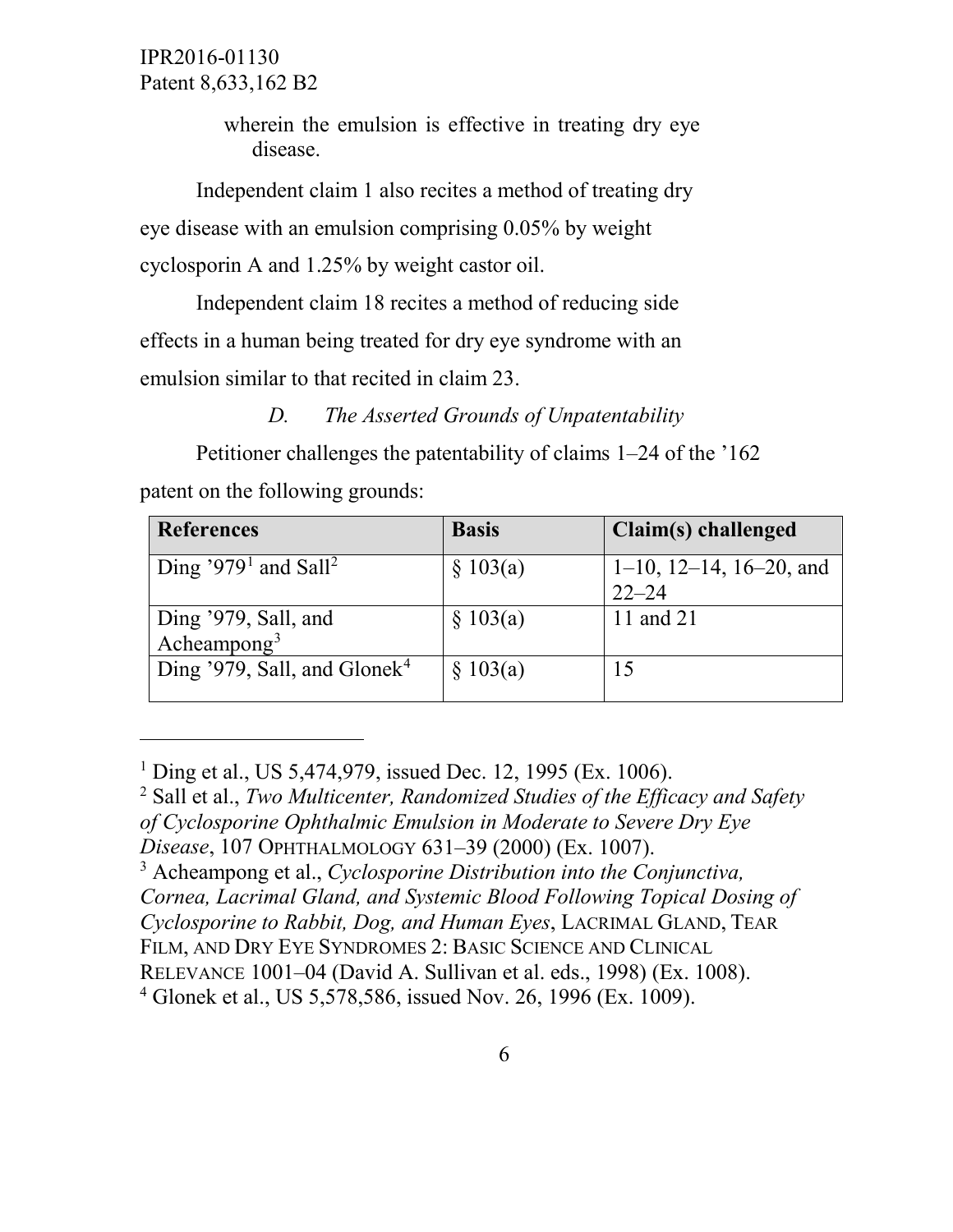Petitioner also relies on the Declaration of Mansoor Amiji, Ph.D. Ex. 1002.

#### II. ANALYSIS

#### *A. Person of Ordinary Skill in the Art*

Petitioner asserts that as of September 15, 2003, a person of ordinary skill in the art would likely have had "some combination of: (a) experience formulating pharmaceutical products; (b) experience designing and preparing drug emulsions intended for topical ocular administration; and (c) the ability to understand results and findings presented or published by others in the field. Pet. 10 (citing Ex. 1002 ¶ 36). Petitioner further contends that this person typically would have an advanced degree, such as a medical degree, or a Ph.D. in organic chemistry, pharmaceutical chemistry, medicinal chemistry, pharmaceutics, physical pharmacy, or a related field, or less education but considerable professional experience in these fields. *Id.*  (citing Ex. 1002 ¶ 35). Patent Owner does not explicitly address the level of ordinary skill in the art in its Preliminary Response.

On this record, we adopt Petitioner's definition of the level of ordinary skill in the art. We further note that the prior art itself demonstrates the level of skill in the art at the time of the invention. *See Okajima v. Bourdeau*, 261 F.3d 1350, 1355 (Fed. Cir. 2001) (explaining that specific findings regarding ordinary skill level are not required "where the prior art itself reflects an appropriate level and a need for testimony is not shown") (quoting *Litton Indus. Prods., Inc. v. Solid State Sys. Corp*., 755 F.2d 158, 163 (Fed. Cir. 1985)).

7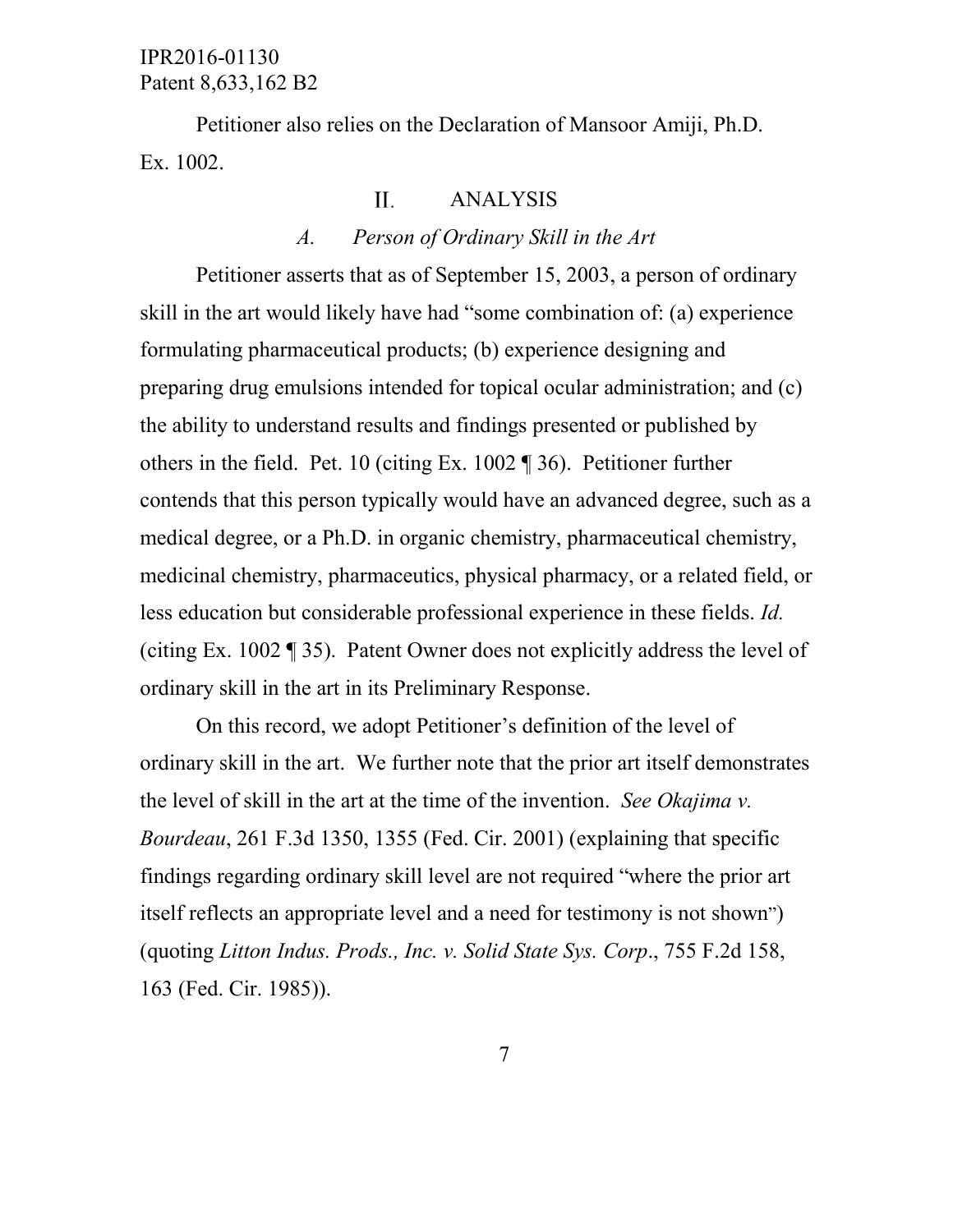#### *B. Claim Construction*

In an *inter partes* review, the Board interprets claim terms in an unexpired patent according to the broadest reasonable construction in light of the specification of the patent in which they appear. 37 C.F.R. § 100(b); *Cuozzo Speed Techs., LLC v. Lee*, 136 S. Ct. 2131, 2142 (2016) (affirming applicability of broadest reasonable construction standard to *inter partes* review proceedings). Under that standard, and absent any special definitions, we generally give claim terms their ordinary and customary meaning, as would be understood by one of ordinary skill in the art at the time of the invention. *See In re Translogic Tech., Inc.*, 504 F.3d 1249, 1257 (Fed. Cir. 2007). Any special definitions for claim terms must be set forth with reasonable clarity, deliberateness, and precision. *See In re Paulsen*, 30 F.3d 1475, 1480 (Fed. Cir. 1994).

*1. "effective in treating dry eye disease" and "therapeutically effective"*

Claims 1–17 and 22–24 recite treatment methods utilizing a topical ophthalmic emulsion that is "effective in treating dry eye disease." Petitioner asserts that the '162 patent teaches that cyclosporin A "acts to enhance or restore lacrimal gland tearing in providing the desired therapeutic effect." Pet. 15 (quoting Ex. 1001, 9:14–17). Petitioner then argues that in the context of the '162 patent, "an emulsion that is effective in increasing tear production is an example of an emulsion therapeutically effective in treating dry eye disease." *Id.* Claims 13 and 14 recite an emulsion that is as "therapeutically effective" and achieves as much "therapeutic effectiveness" as a second emulsion, respectively. Petitioner asserts that because the plain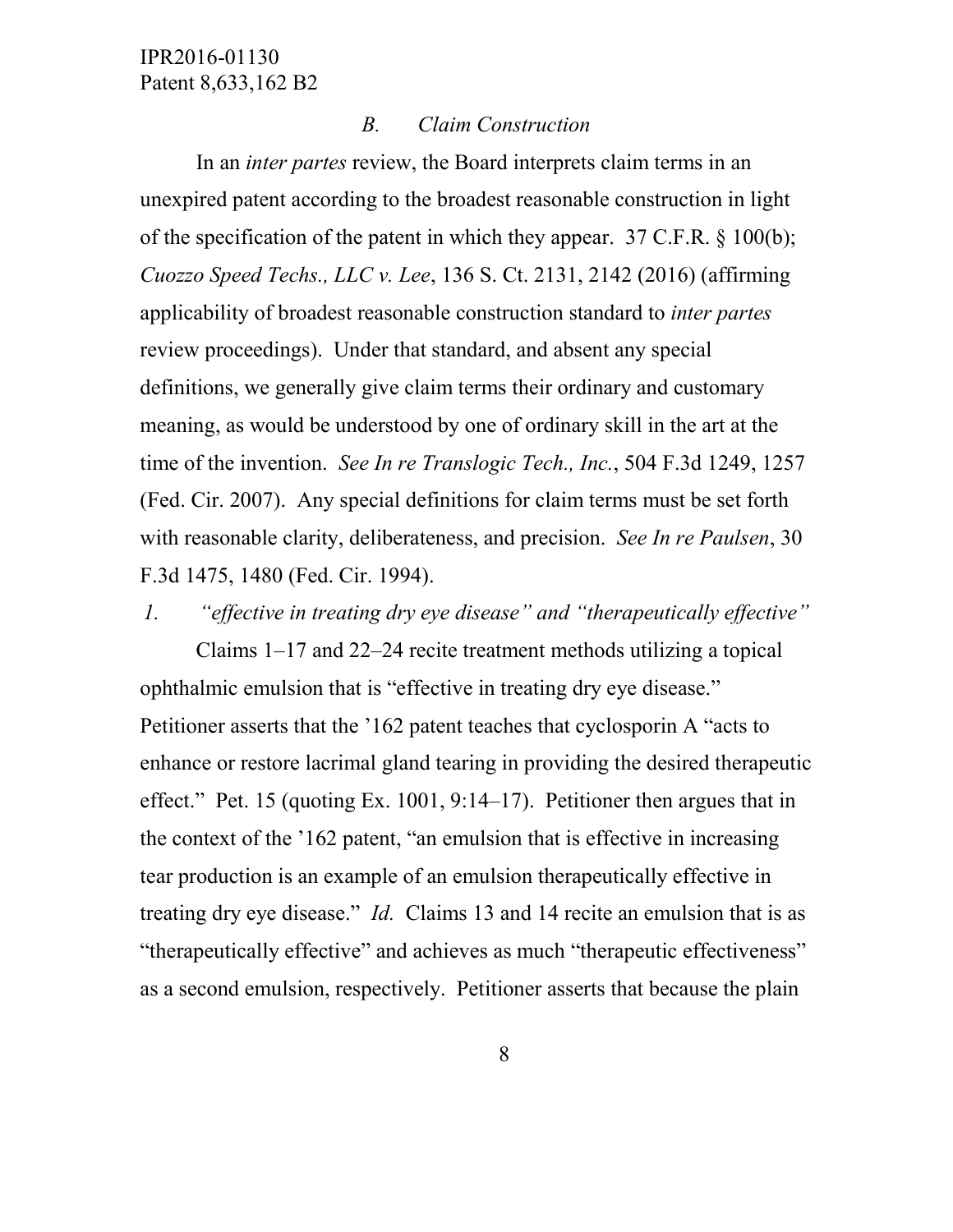meaning of the word "therapeutic" includes palliative as well as curative treatments, the broadest reasonable interpretation of the terms includes palliative and curative treatments. Pet. 15 (citing Ex. 1002 ¶¶ 41–42; Ex. 1022, 7, 4, 5).

Patent Owner argues that Petitioner's proposed construction is too broad, and that the claims should be construed to require that "the emulsion treat the underlying disease," and not just its symptoms. Prelim. Resp. 21. Patent Owner argues that its construction is supported by a dictionary definition of "therapeutic," defined as "[r]elating to therapeutics or to the treatment, remediating, or curing of a disease or disorder." *Id.* (citing Exs. 2005, 2006). Patent Owner contrasts this definition of "therapeutic" with the definition of "palliative," defined as "reducing the severity of: denoting the alleviation of symptoms without curing the underlying disease," thereby suggesting that the phrase "therapeutically effective" would not include palliative effects. *Id.* at 22 n.2 (citing Ex. 2007). We disagree. The definition of "therapeutic" provided by the Patent Owner is not limited to a cure of a disease or disorder, but also includes either treatment or remediating of a disease or disorder. We thus conclude, on the current record, that the ordinary meaning of the phrase "therapeutically effective" is not so limited as to exclude palliative effects.

Patent Owner further argues that the Specification supports its construction because "throughout the specification, the '162 patent uses the word 'therapeutic' in connection with the action of cyclosporin. . . . In contrast, the '162 patent specification does not use the word 'therapeutic' to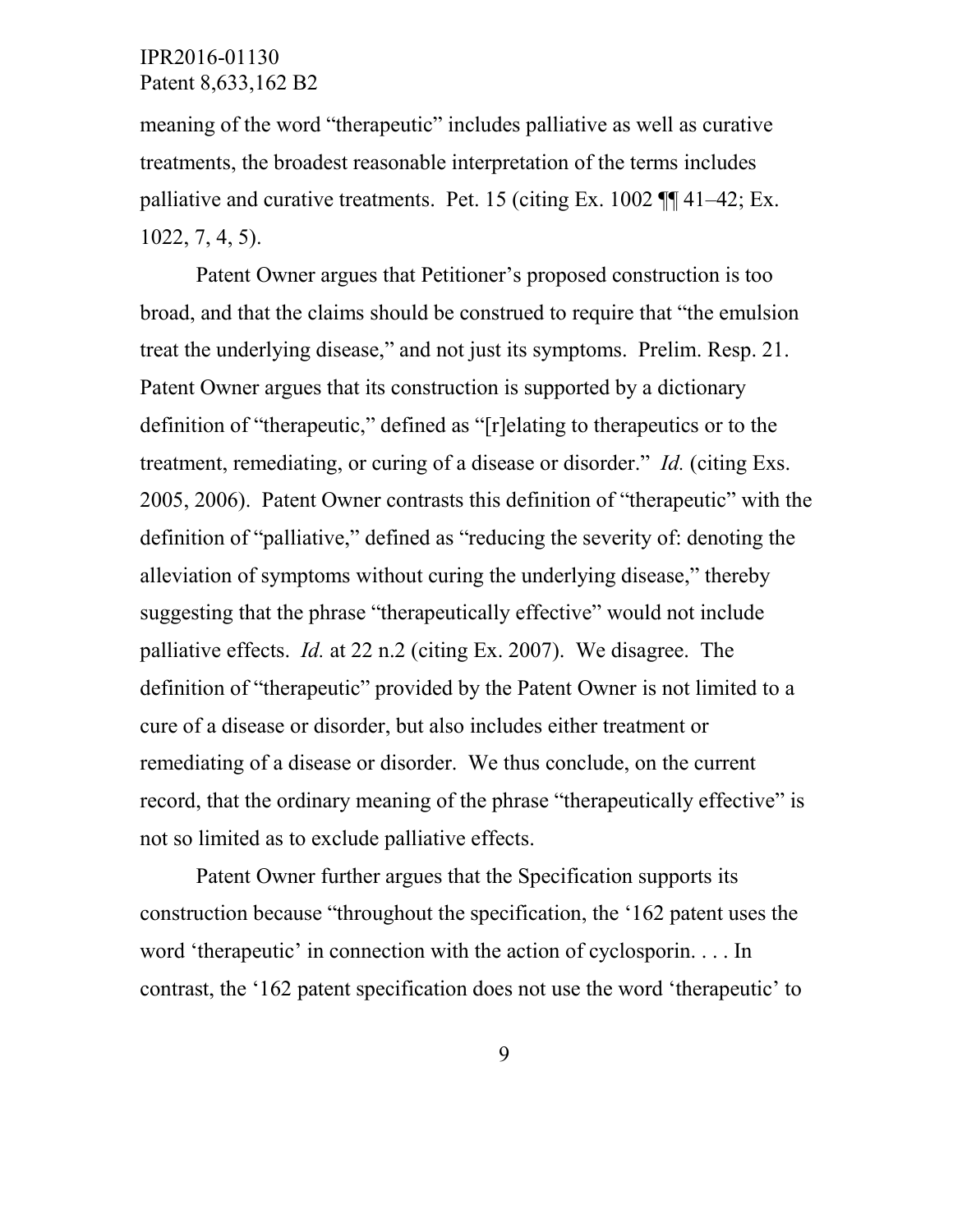refer to the activity of the other components of the emulsion, including castor oil." Prelim. Resp. 22. We disagree. Contrary to Patent Owner's assertion, the specification does refer to the "therapeutic effects" of castor oil: "it is believed that castor oil includes a relatively high concentration of ricinoleic acid which itself may be useful in benefitting ocular tissue and/or in providing one or more *therapeutic effects* when administered to an eye." Ex. 1001, 9:58–62 (emphasis added). Thus, notwithstanding Patent Owner's extrinsic evidence it offers in support of its more-limited construction (Prelim. Resp. 22–23), we decline to construe the claims in a manner inconsistent with the specification.

Accordingly, at this stage of the proceeding, we find that "effective in treating dry eye disease," "therapeutically effective," and similar terms encompass both palliative and curative treatments of dry eye disease.

#### *2. Remaining Claim Terms*

Petitioner proposes constructions for a number of additional claim terms. At this stage of the proceeding, we determine it is unnecessary to expressly construe any other claim terms for purposes of this Decision. *See Wellman, Inc. v. Eastman Chem. Co.*, 642 F.3d 1355, 1361 (Fed. Cir. 2011) ("[C]laim terms need only be construed 'to the extent necessary to resolve the controversy.'") (quoting *Vivid Techs., Inc. v. Am. Sci. & Eng'g, Inc*., 200 F.3d 795, 803 (Fed. Cir. 1999)).

# *C. Obviousness over Ding '979 and Sall*

Petitioner argues that claims 1–10, 12–14, 16–20, and 22–24 are unpatentable as obvious over the combination of Ding '979 and Sall.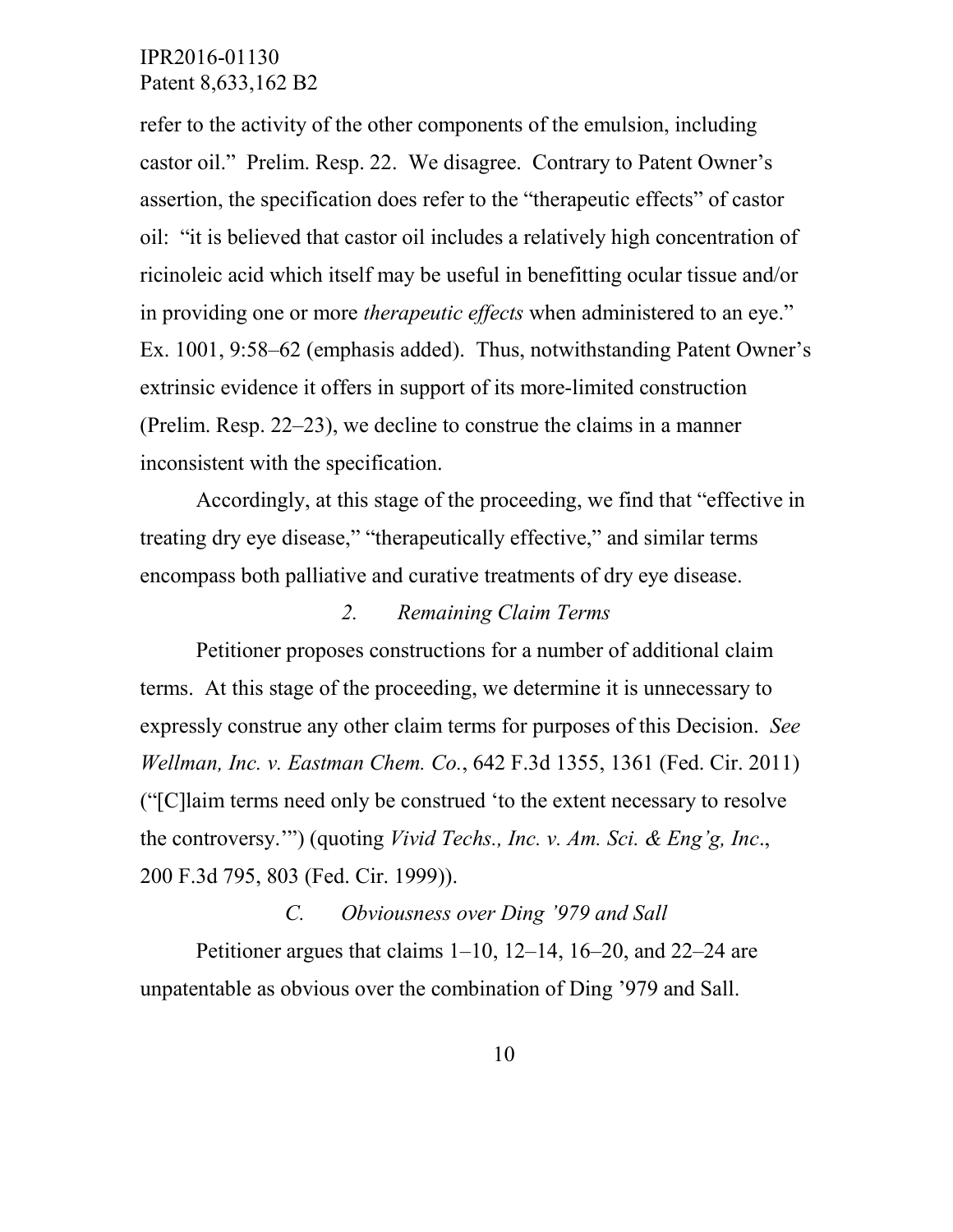Pet. 22–40. Petitioner relies on the testimony of Dr. Amiji in support. Ex. 1002 ¶¶ 93–116. Patent Owner opposes. Prelim. Resp. 24–33. Based on the current record, we determine that Petitioner has established a reasonable likelihood that it would prevail in showing claims 1–10, 12–14, 16–20, and 22–24 are unpatentable over the cited prior art.

### *1. Ding '979 (Ex. 1006)*

Ding '979, assigned to Patent Owner, relates to ophthalmic emulsions including cyclosporin, castor oil, and polysorbate 80 that have a high comfort level and low irritation potential. Ex. 1006, cover, 1:4–9. Ding '979 explains that cyclosporins have "known immunosuppressant activity" and have been found "effective in treating immune medicated keratoconjunctivitis sicca (KCS or dry eye disease) in a patient suffering therefrom." *Id.* at 1:10–16. Although the solubility of cyclosporins in water is extremely low, cyclosporins have some solubility in oily preparations containing higher fatty acid glycerides such as castor oil. *Id.* at 1:40–41, 2:39–42. Ding '979 notes, however, that formulations with a high concentration of oils have several drawbacks, including exacerbation of the symptoms of dry eyes and low thermodynamic activity of cyclosporin, which leads to poorer drug bioavailability. *Id.* at 2:42–57. Accordingly, Ding '979 "is directed to an emulsion system which utilizes higher fatty acid glycerides but in combination with polysorbate 80 which results in an emulsion with a high comfort level and low irritation potential suitable for delivery of medications to sensitive areas such as ocular tissues." *Id.* at  $2:65-3:3$ .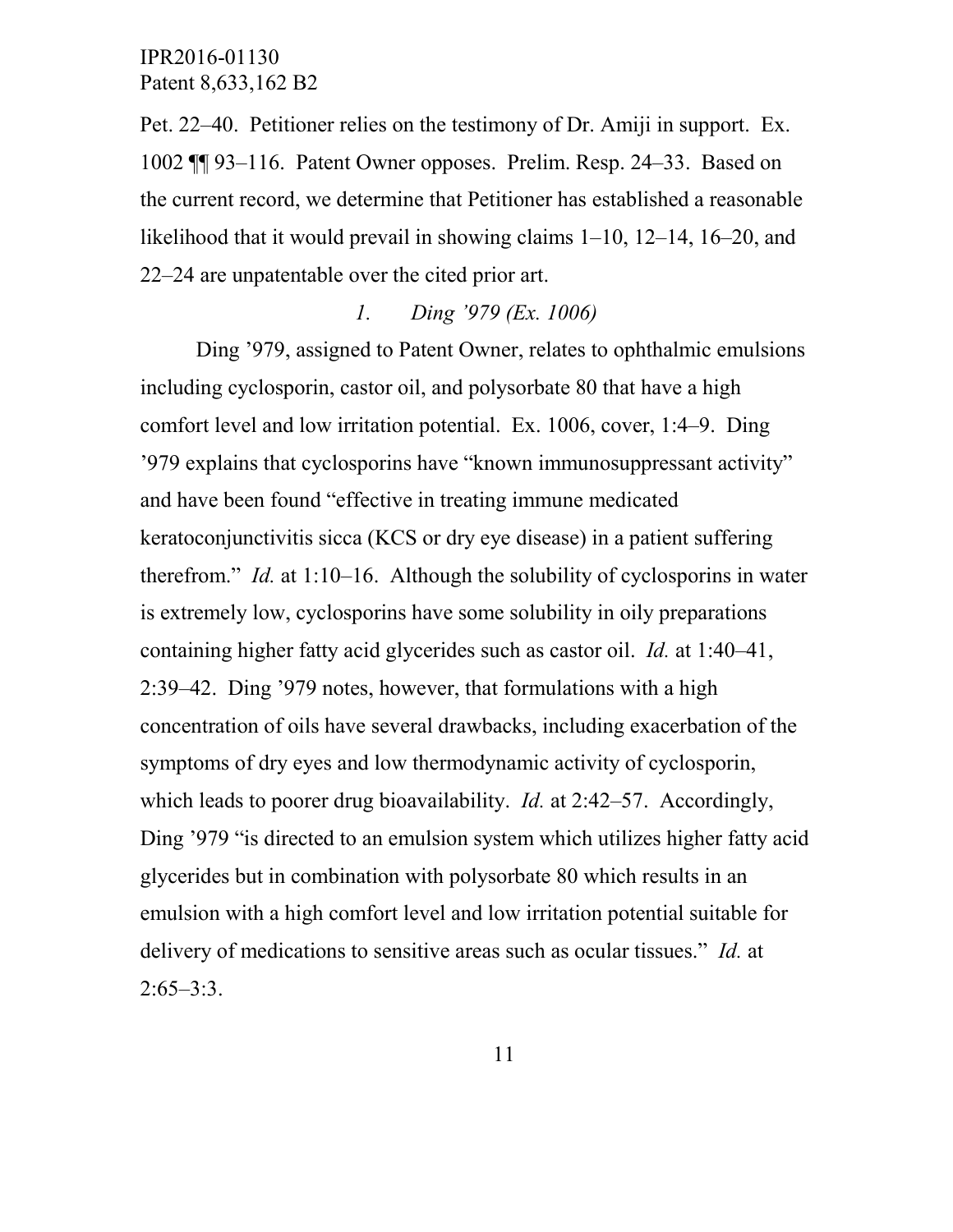Ding '979 discloses that the preferable weight ratio of cyclosporin to castor oil is below 0.16, and more preferably between 0.12 and 0.02. *Id.* at 3:15–20. Specifically, Ding '979 discloses several compositions as Example 1, shown below:

|                | A           | в           | C           | D           | Е           |
|----------------|-------------|-------------|-------------|-------------|-------------|
| Cyclosporin A  | 0.40%       | 0.20%       | 0.20%       | 0.10%       | 0.05%       |
| Castor oil     | 5.00%       | 5.00%       | 2.50%       | 1.25%       | 0.625%      |
| Polysorbate 80 | 1.00%       | 1.00%       | 1.00%       | 1.00%       | 1.00%       |
| Pemulen ®      | 0.05%       | 0.05%       | 0.05%       | 0.05%       | 0.05%       |
| Glycerine      | 2.20%       | 2.20%       | 2.20%       | 2.20%       | 2.20%       |
| <b>NaOH</b>    | qs          | qs          | qs          | qs          | qs          |
| Purified water | qs          | qs          | qs          | qs          | qs          |
| pН             | $7.2 - 7.6$ | $7.2 - 7.6$ | $7.2 - 7.6$ | $7.2 - 7.6$ | $7.2 - 7.6$ |

*Id.* at 4:32–43. Example 1 identifies compositions A through E, which contain varying amounts of cyclosporin A, castor oil, polysorbate 80, Pemulen® (an acrylate/C10-30 alkyl acrylate cross-polymer), glycerine, sodium hydroxide, and purified water at a pH range of 7.2–7.6. *Id.* According to Ding '979, the formulations of Example 1 were "made for treatment of keratoconjunctivitis sicca (dry eye) syndrome." *Id.* at 5:10–12.

#### *2. Sall (Ex. 1007)*

Sall describes the results of two identical clinical trials—supported by a grant from Patent Owner—in which patients were treated twice daily with either cyclosporin A 0.05% or 0.1% ophthalmic emulsions or vehicle for six months. Ex. 1007, Abstract. The study sought to compare the efficacy and safety of cyclosporin A 0.05% and 0.1% to vehicle in patients with moderate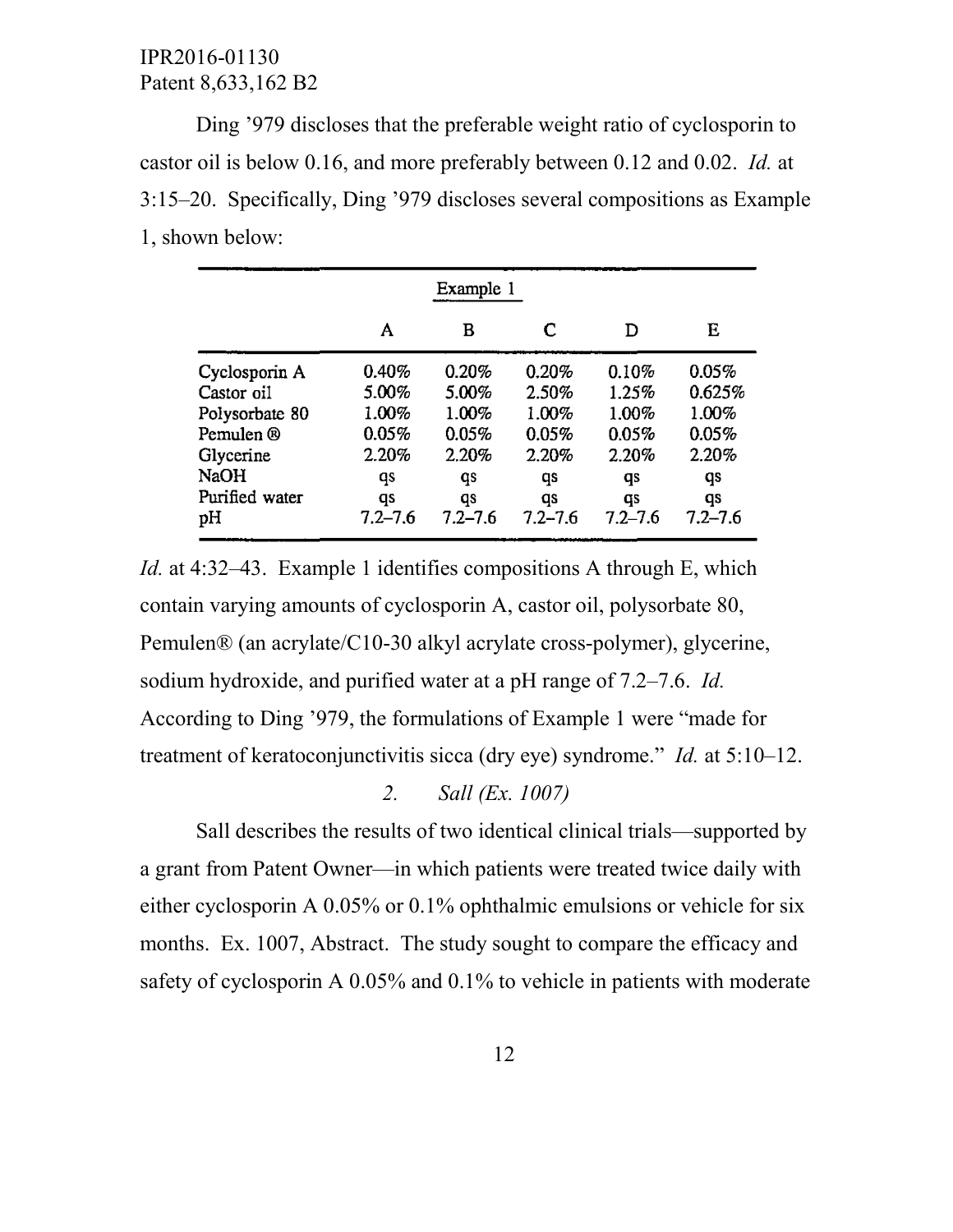to severe dry eye disease. *Id.* Sall found that topical treatment with either cyclosporin A 0.05% or 0.1% resulted in significantly greater improvements than vehicle treatment in two objective signs of dry eye disease. *Id.* at 637. Sall also found that treatment with cyclosporin A 0.05% resulted in significantly greater improvements in several subjective parameters. *Id.* Sall also found that trough blood concentrations of cyclosporin A were undetectable in all samples of cyclosporin A 0.05%, whereas cyclosporin A was quantifiable in only six samples for six different patients in the cyclosporin 0.1% group. *Id.*

Sall notes that the only treatments available for dry eye disease are palliative in nature. *Id.* at 638. In light of the results of the study, Sall states that it "represents the first therapeutic treatment specifically for dry eye disease and a significant breakthrough in the management of this common and frustrating condition." *Id.*

#### *3. Analysis*

Petitioner argues that the combination of Ding '979 and Sall teaches each limitation of claims 1–10, 12–14, 16–20, and 22–24 of the '162 patent. For example, regarding claim 23, Petitioner asserts that Ding '979 teaches emulsions for treatment of dry eye syndrome that are "suitable for topical application to ocular tissue." Pet. 24 (citing Ex.  $1006$ ,  $5:9-11$ ,  $6:3-7$ ). Petitioner also notes that Ding '979 teaches that cyclosporin A increases tear production in the eye and has been found effective in treating KCS. *Id.* (citing Ex.  $1006$ ,  $1:10-16$ ,  $37-39$ ). Thus, Petitioner asserts that Ding '979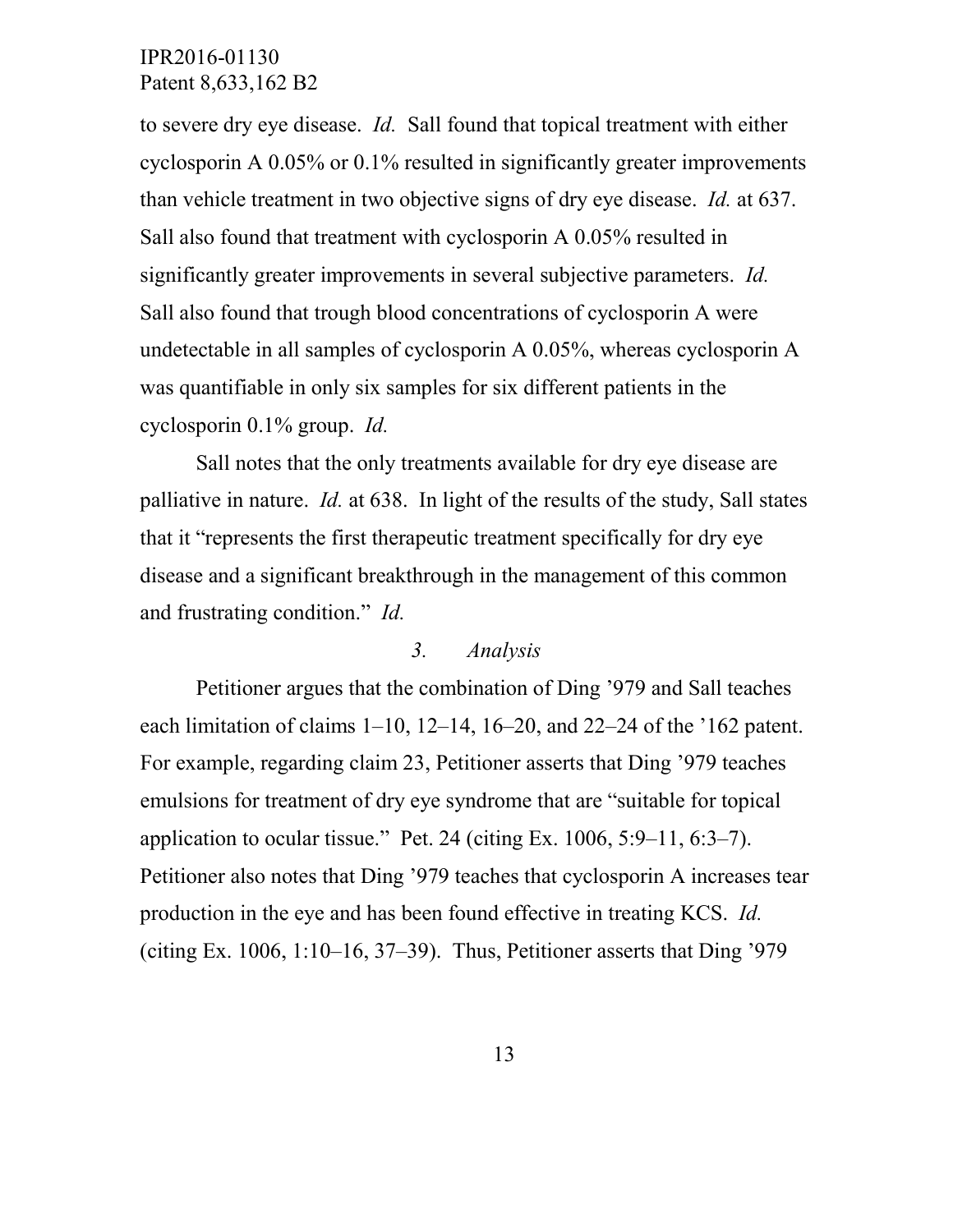teaches the "emulsion is effective in treating dry eye disease," as recited by the claim.

Example 1D of Ding '979 teaches every ingredient of the emulsion in claim 23, except 0.05% cyclosporin A. Ex. 1006, 4:32–43. That is, Example 1D teaches an emulsion with 1.25% castor oil, 1.0% polysorbate 80, 0.05% Pemulen (i.e., acrylate/C10-30 alkyl acrylate cross-polymer), 2.2% glycerine, sodium hydroxide, and water. *Id.* Example 1E of Ding '979 teaches an emulsion with 0.05% cyclosporin A. *Id.* According to Dr. Amiji, a person of ordinary skill in the art would recognize Ding '979's emulsions to include an emulsion containing the cyclosporin A/castor oil amounts in the claimed combination, i.e., 0.05% cyclosporin A and 1.25% castor oil, because such an emulsion would fall within the preferred ratio of cyclosporin A to castor oil. Ex.  $1002 \text{ T}$  99 (citing Ex.  $1006, 3:16-20$ ).

Petitioner also asserts that Sall teaches treating patients twice daily with an emulsion containing  $0.05\%$  cyclosporin A. Pet. 28; Ex. 1007, 631. Sall concluded that both the 0.05% and the 0.10% cyclosporin A emulsions "were safe and effective in the treatment of moderate to severe dry eye disease . . . yielding improvements in both objective and subjective measures." Pet. 29 (quoting Ex. 1007, 631). As such, Petitioner asserts that one of ordinary skill in the art would have expected the castor oil emulsion vehicle containing 0.05% by weight cyclosporin A to be at least as safe and effective at treating dry eye disease/KCS and increasing tear production as the castor oil emulsion containing 0.10% by weight cyclosporin A. *Id.* at 30. Moreover, Petitioner asserts that Sall provides a strong rationale to deliver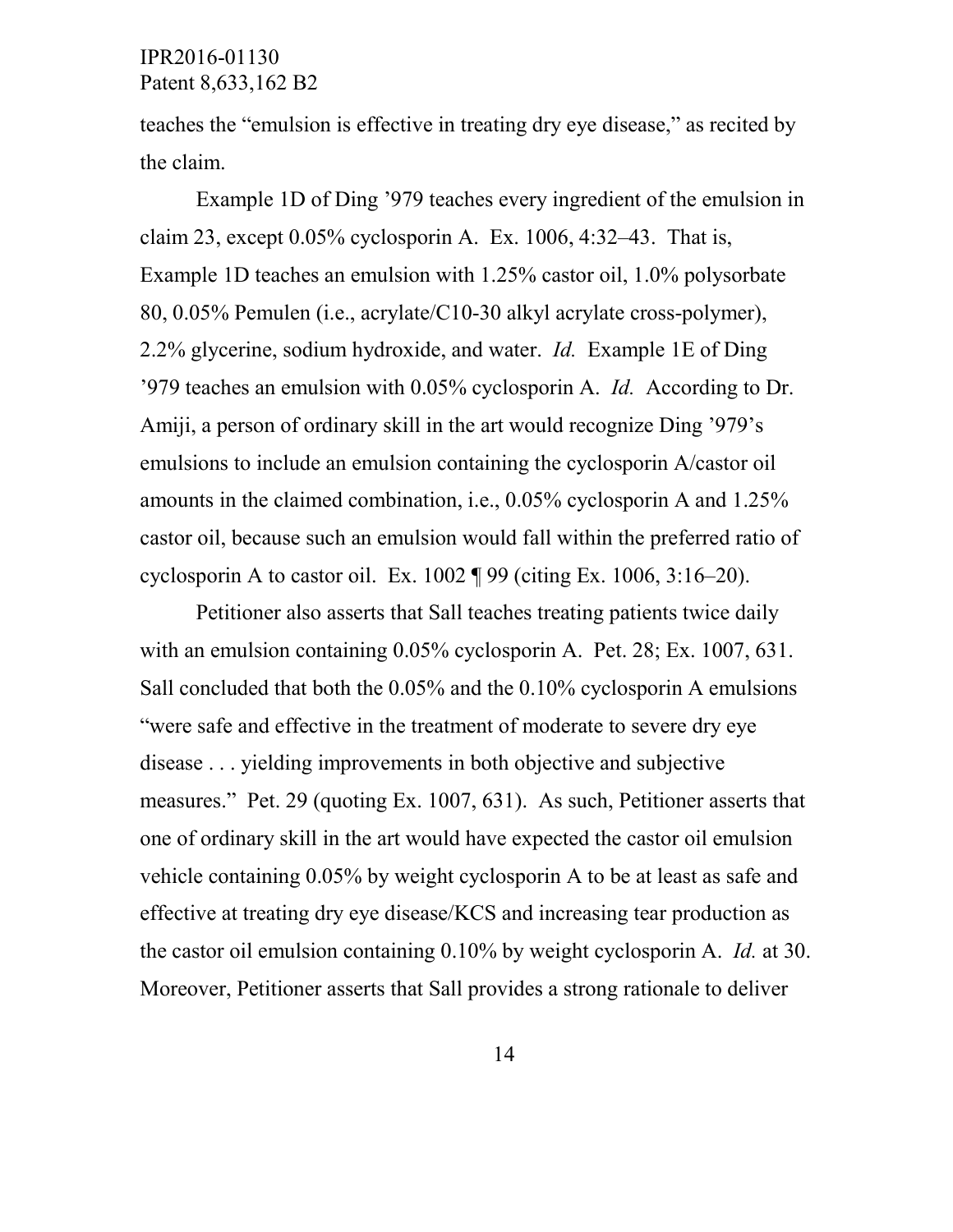0.05% cyclosporin A using the 1.25% castor oil vehicle taught by Ding '979 (i.e., Example 2C) in light of the preferred ratio of cyclosporin A to castor oil taught in Ding '979. Pet. 31–32; Ex. 1002 ¶ 107.

In its Preliminary Response, Patent Owner does not argue that the combination of references fails to teach any particular limitation of the claims. Accordingly, we are persuaded that Petitioner has shown sufficiently that the combination of Ding '979 and Sall teaches each limitation of claim 23. That is, Ding '979 specifically identifies examples that include 0.05% CsA and 1.25% castor oil, albeit not as part of the same composition. Ex. 1006, 4:32–43. Thus, the only issue before us is whether it would have been obvious to use the particular concentrations of 0.05% CsA and 1.25% castor oil in the emulsion together, as recited in the challenged claims.

Patent Owner argues that this case is closely analogous to *Allergan, Inc. v. Sandoz Inc.*, 796 F.3d 1293, 1302 (Fed. Cir. 2015), in which the court addressed the obviousness of claims requiring specific amounts of about 0.01% bimatoprost and about 200 ppm benzalkonium chloride (BAK) over prior art that generally taught a formulation comprising  $0.001\% - 1\%$ bimatoprost and 0–1000 ppm BAK. Prelim. Resp. 25–27. We agree that the issues are similar. In *Allergan*, the court reiterated the framework for evaluating obviousness in the context of a claimed invention falling within a broader range disclosed in the prior art:

[W]here there is a range disclosed in the prior art, and the claimed invention falls within that range, a relevant inquiry is whether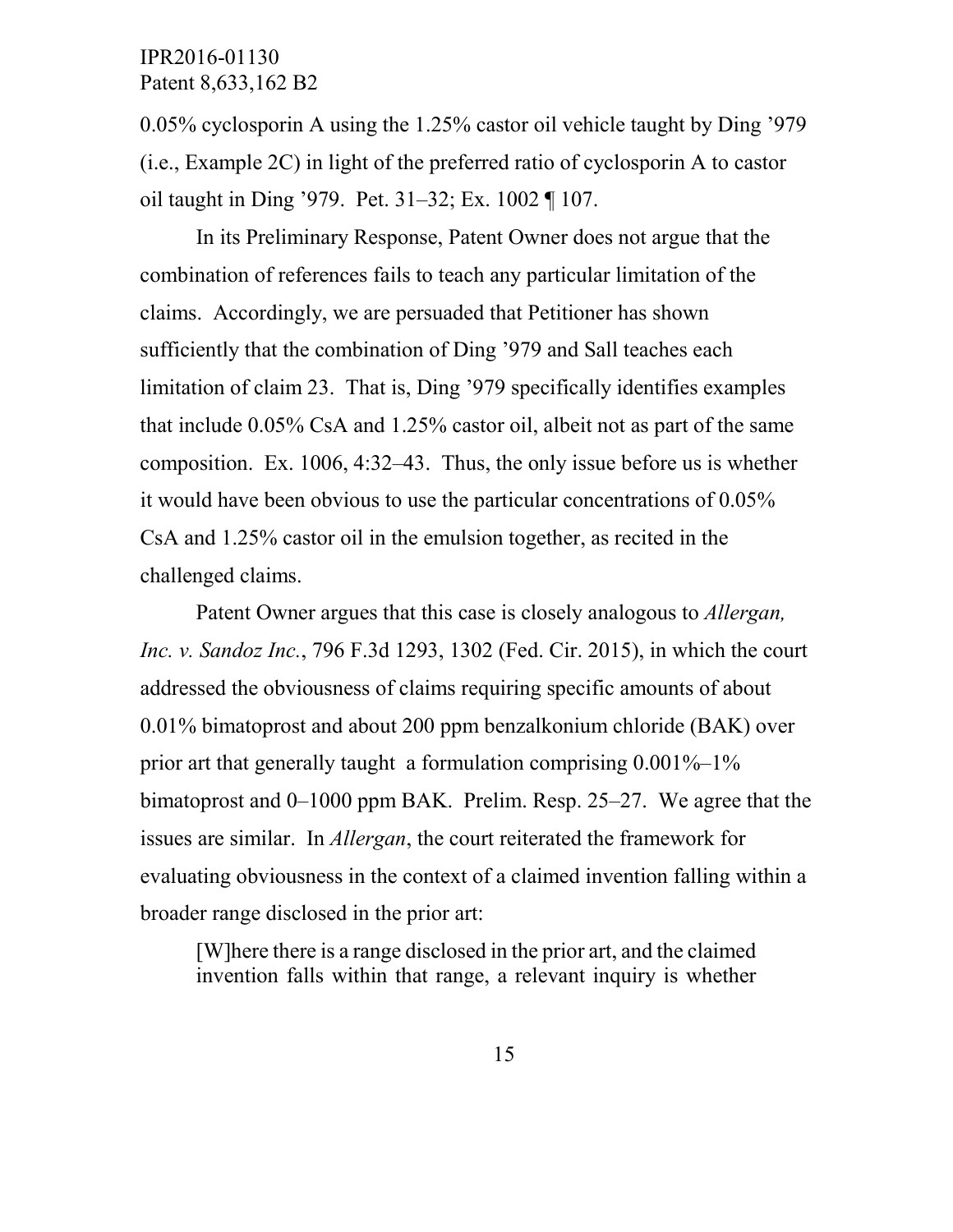there would have been a motivation to select the claimed composition from the prior art ranges. . . . In those circumstances, "the burden of production falls upon the patentee to come forward with evidence that (1) the prior art taught away from the claimed invention; (2) there were new and unexpected results relative to the prior art; or (3) there are other pertinent secondary considerations."

796 F.3d at 1304–05 (quoting *Galderma Labs., L.P. v. Tolmar, Inc.*, 737 F.3d 731, 738 (Fed. Cir. 2013)).

As discussed above, Petitioner's evidence of obviousness, in accordance with *Allergan*, shifts the burden of production to Patent Owner to come forward with evidence of teaching away, unexpected results, or other secondary considerations. Patent Owner argues that increasing the amount of castor oil to 1.25% and cutting the amount of cyclosporin in half without loss of efficacy was not only unexpected, but counterintuitive to a person of ordinary skill in the art. Prelim. Resp. 26–27, 31–32. As support, Patent Owner points to results from pharmacokinetic ("PK") experiments presented during prosecution as part of the Declarations of Dr. Rhett Schiffman and Dr. Mayssa Attar. Prelim. Resp. 3 (citing Ex. 2004, 188– 251). Patent Owner asserts that these results predicted that the claimed emulsion would have been less effective than the two emulsions disclosed in Ding '979. According to Patent Owner, it was surprising that the claimed emulsion was "*more effective* than the 0.05%/0.625%/1.00% emulsion and *at least as effective* as the 0.1%/1.25%/1.00% emulsion." *Id.*

We have considered the declarations submitted during prosecution, but note that neither Dr. Schiffman nor Dr. Attar has been subject to cross-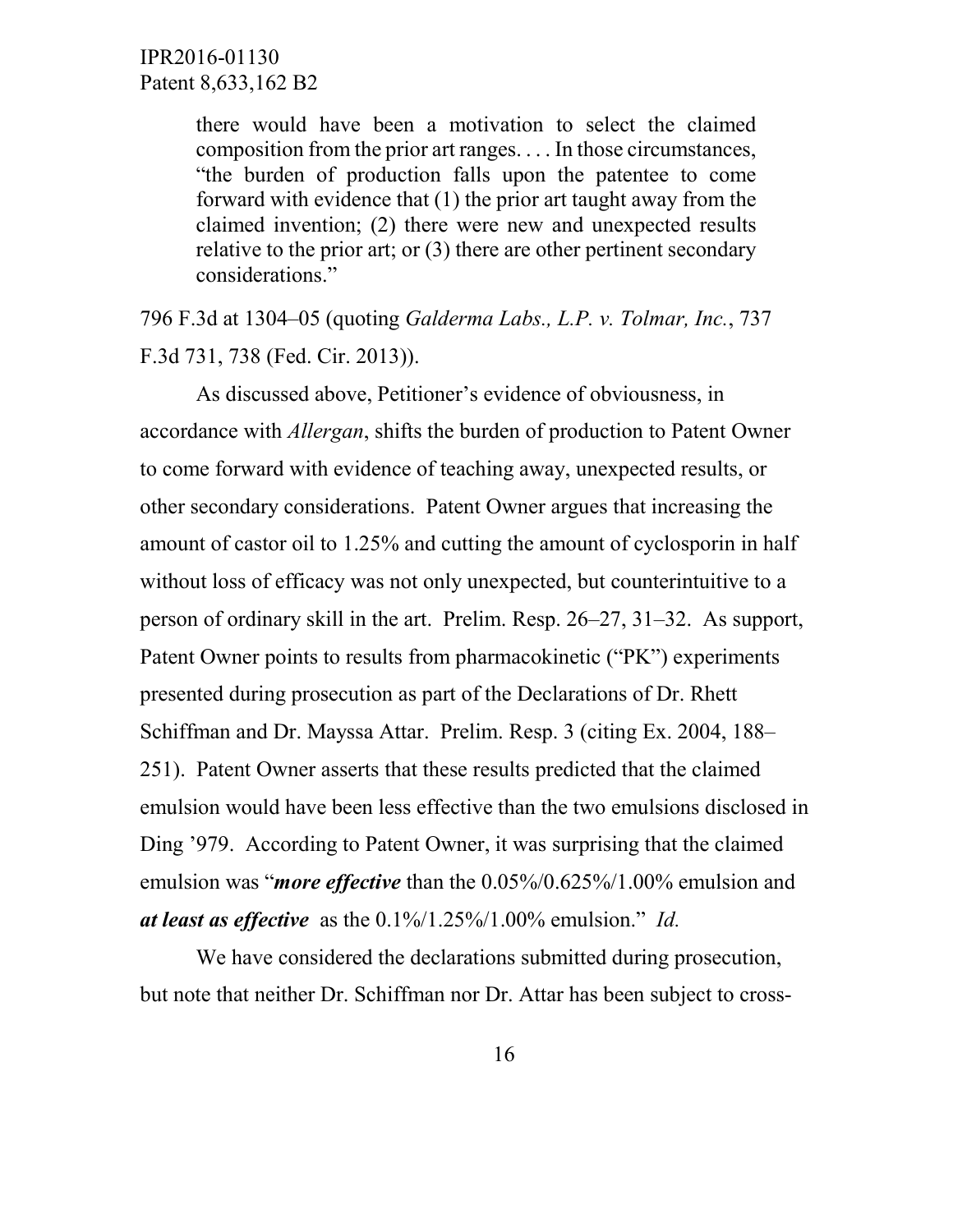examination in this proceeding. Moreover, Petitioner offers the declaration of Dr. Amiji, calling into question the alleged unexpected results based on the Schiffman and Attar Declarations. Ex. 1002 ¶¶ 128–152. At this preliminary stage, we determine that Petitioner has offered sufficient evidence to institute trial. That being said, we will be able to evaluate both parties' arguments regarding secondary considerations more thoroughly once the record is developed further during trial.

Patent Owner also argues that Sall would not have motivated a person of ordinary skill in the art to combine 0.05% cyclosporin with 1.25% castor oil. Prelim. Resp. 27–29. Contrary to Petitioner's argument, Patent Owner asserts that a person of ordinary skill in the art would not have assumed that both the 0.05% and 0.10% cyclosporin emulsions in Sall would have contained the same amount of castor oil (i.e., 1.25%). *Id.* at 28. Rather, Patent Owner contends that a skilled artisan would have expected the emulsions to have the same ratio of cyclosporin to castor oil (i.e., 0.05% cyclosporin with 0.625% castor oil, and 0.10% cyclosporin with 1.25% castor oil). *Id.* On the current record, however, we determine that Petitioner has shown sufficiently that a skilled artisan reading Ding '979 and Sall would have had a reason to formulate an emulsion with 0.05% cyclosporin A and 1.25% castor oil in light of the preferred cyclosporin to castor oil ratio taught by Ding '979. Ex. 1006, 3:17–20.

Patent Owner further argues that there was no reasonable expectation that increasing castor oil concentration would increase therapeutic efficacy. *Id.* at 29–31. In particular, Patent Owner contends that Sall distinguishes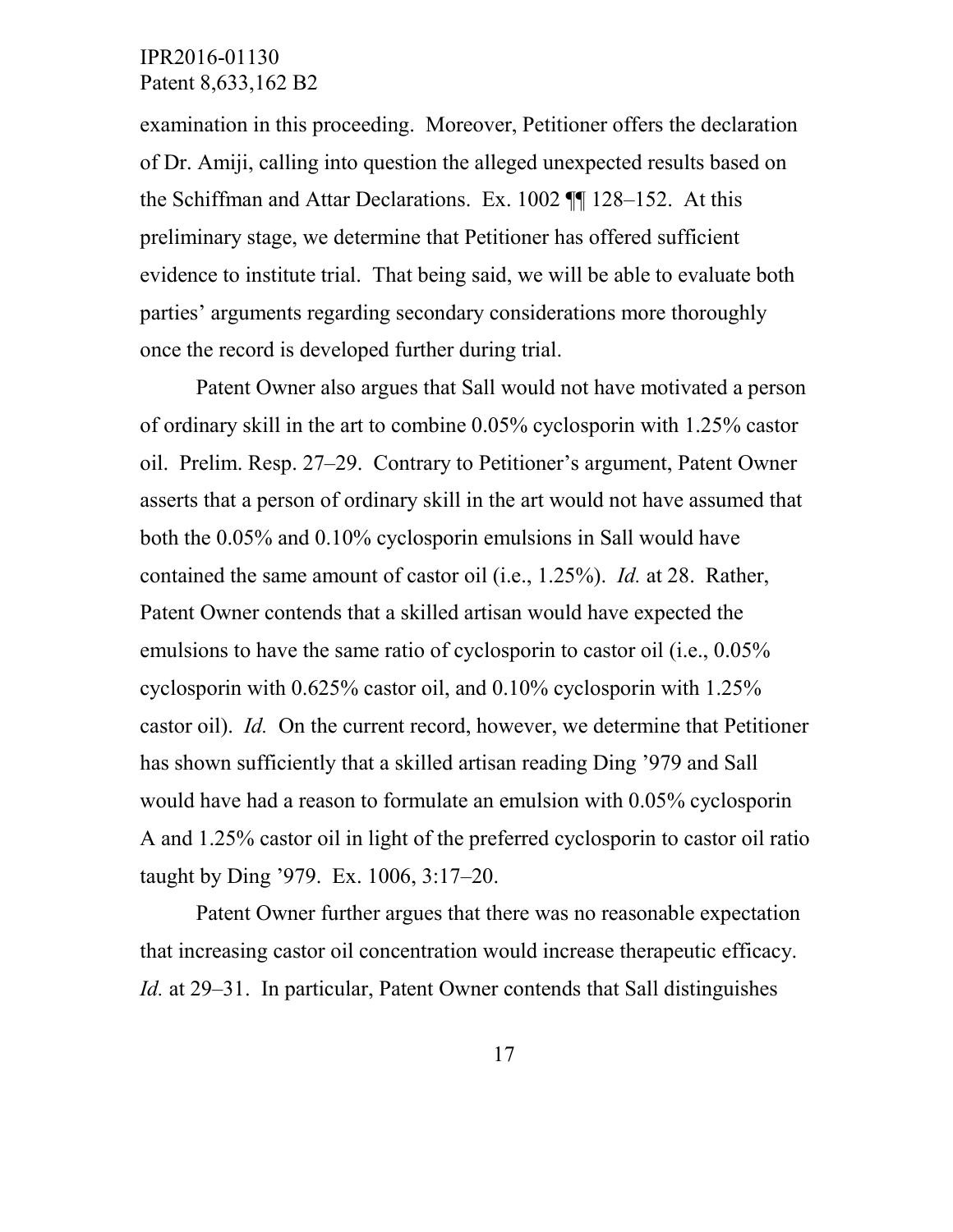between therapeutic and palliative treatments, and that the vehicle is not responsible for the "clinically significant" effects observed. *Id.* at 29–30. Accordingly, Patent Owner asserts that a person of ordinary skill reading Sall would not have expected to achieve this level of efficacy by increasing the amount of castor oil relative to the amounts disclosed in Ding '979. *Id.* at 30. Patent Owner's argument, however, relies on its construction of "therapeutically effective" as excluding palliative treatments. As explained above, we decline to so limit the term. Accordingly, we are not persuaded by Patent Owner's argument.

Upon considering the arguments set forth in the Petition and Preliminary Responses, we determine that Petitioner has shown a reasonable likelihood that it would prevail in showing claim 23 is unpatentable as obvious over the combination of Ding '979 and Sall. We have considered the parties' arguments and evidence with respect to claims 1–10, 12–14, 16– 20, 22, and 24, and we determine that Petitioner has made a sufficient showing as to those claims, as well.

#### *D. Obviousness over Ding '979, Sall, and Acheampong*

Petitioner also asserts that claims 11 and 21 are unpatentable as obvious over Ding '979, Sall, and Acheampong. Pet. 40–41. Patent Owner opposes for the same reasons stated above. Prelim. Resp. 34. We incorporate here our findings and discussion above regarding the disclosure of Ding '979 and Sall.

18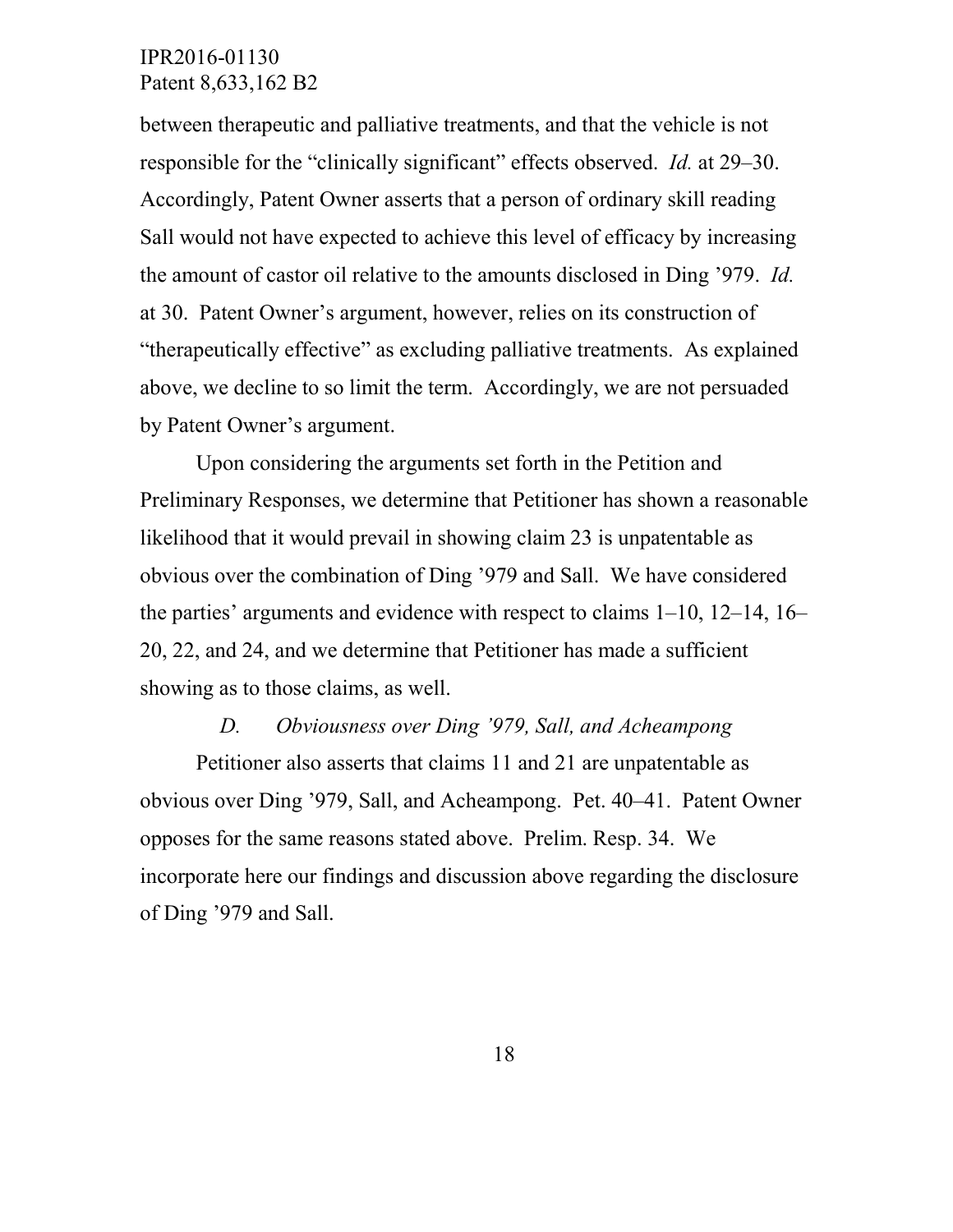#### *1. Acheampong (Ex. 1008)*

Acheampong describes a study by Patent Owner as part of its evaluation of the clinical efficacy of 0.05%–0.4% cyclosporin emulsion for the treatment of immuno-inflammatory eye diseases such as dry eye syndrome. Ex. 1008, 3. Acheampong describes the results of its research to determine the ocular tissue distribution of cyclosporin in rabbits and dogs, and to compare tissue concentrations in rabbits, dogs, and humans after topical administration. *Id.*

In the study of humans, the subjects with dry eye disease received an eyedrop of vehicle or 0.05%, 0.1%, 0.2%, or 0.4% cyclosporin emulsions twice daily for 12 weeks. *Id.* at 4. Blood samples were collected from all subjects at morning troughs after 1, 4, and 12 weeks of dosing, and from certain subjects at 1, 2, and 4 hours after the last dose at week 12. *Id.* Acheampong found that the human blood cyclosporin A concentrations were less than 0.2 ng/ml for each emulsion, which is lower than the 20–100 ng/ml blood trough concentration used for monitoring the safety of patients receiving systemic cyclosporin therapy. *Id.* at 6.

## *2. Analysis*

Claims 11 and 21 depend from independent claims 1 and 18, respectively, and further recite that "when the emulsion is administered to an eye of a human, the blood of the human has substantially no detectable concentration of cyclosporin A." Petitioner asserts that Acheampong teaches that an emulsion with 0.05% CsA resulted in no detectable CsA in the blood, even at the maximum time point. Pet. 41 (citing Ex. 1008, Table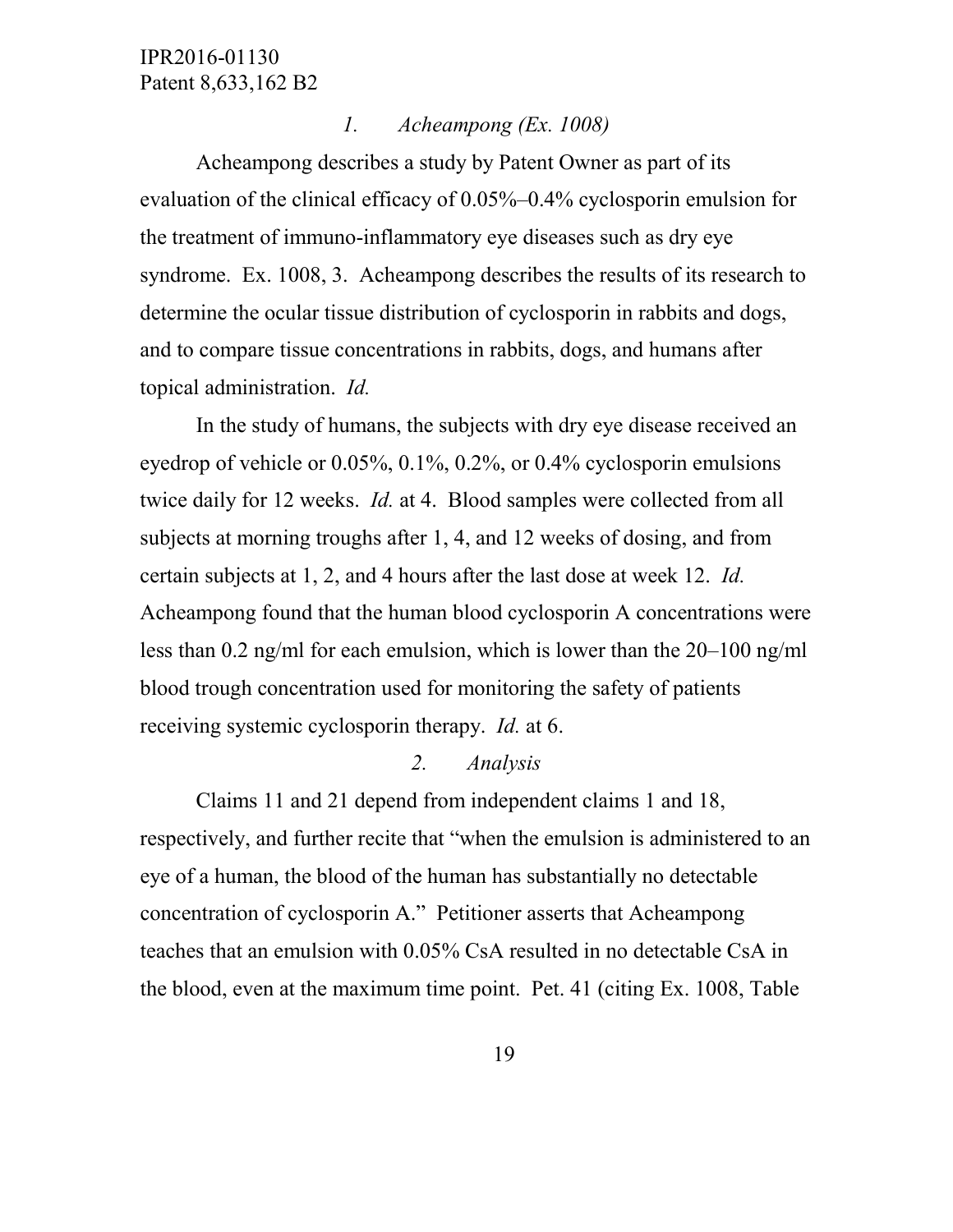1; Ex. 1002 ¶ 120). Petitioner further asserts that a person of ordinary skill in the art reading Acheampong and Sall would have had a reasonable expectation of success that when the 0.05% cyclosporin A emulsion is administered to the eye, there is "substantially no detectable concentration of cyclosporin A" in the blood. *Id.* (citing Ex. 1002 ¶ 121).

In response, Patent Owner relies on the same reasoning given with respect to claim 23. Prelim. Resp. 34. For the same reasons stated above, we are persuaded, on the current record, that Petitioner has demonstrated a reasonable likelihood that it would prevail in its assertion that claims 11 and 21 are unpatentable as obvious over the combination of Ding '979, Sall, and Acheampong.

## *E. Obviousness over Ding '979, Sall, and Glonek*

Petitioner asserts that claim 15 is unpatentable as obvious over Ding '979, Sall, and Glonek. Pet. 42–43. Patent Owner opposes for the same reasons stated with respect to claim 1 above. Prelim. Resp. 34. We incorporate here our findings and discussion above regarding the disclosure of Ding '979 and Sall.

#### *1. Glonek (Ex. 1009)*

Glonek relates to a composition for augmenting and maintaining a stable tear film over the ocular surface and delivering a medicine to the eye without causing substantial blurring of vision. Ex. 1009, 1:21–29. Glonek explains that an emulsion over the surface of the eye is expected to cause blurring, which is likely to occur until the emulsion differentiates. *Id.* at 6:37–42. If the emulsion is too stable, excess emulsion will be discharged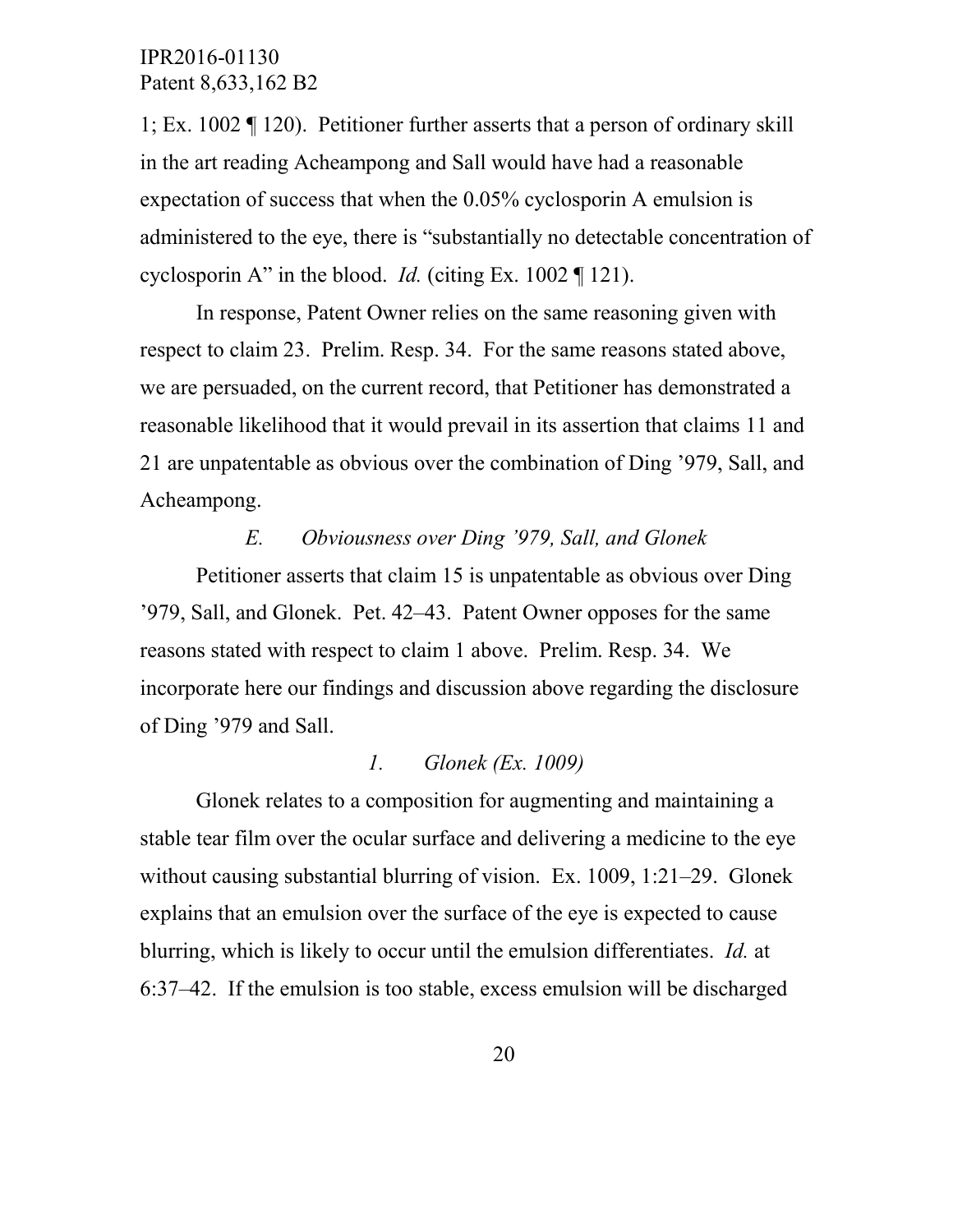from the eye. *Id.* at 6:42–44. Thus, Glonek states that it is preferred that an emulsion be stable for long term storage, but rapidly differentiate in the eye. *Id.* at 6:48–50.

## *2. Analysis*

Claim 15 depends from claim 1, and further recites that "the emulsion breaks down more quickly in the eye of a human, . . . thereby reducing vision distortion in the eye of the human as compared to a second emulsion that contains only 50% as much castor oil." Petitioner asserts that Glonek teaches that "an emulsion over the surface of the eye is expected to cause blurring. The duration of the blurring is dependent upon the time required for the emulsion to differentiate and form separate layers." Pet. 42 (quoting Ex. 1009, 6:37–40). Moreover, Glonek teaches that "it is preferred that the emulsion be stable for long term storage, but *rapidly differentiate in the eye*." *Id.* at 42–43 (quoting Ex. 1009, 6:48–50). Accordingly, Petitioner asserts that "a skilled artisan would have reasonably expected a 1.25% castor oil emulsion to break down faster than a 0.625% castor oil emulsion because of the increased instability from the higher oil concentration, and that the faster differentiation would result in a reduction of blurring." *Id.* at 43 (citing Ex. 1002 ¶¶ 125–127).

In response, Patent Owner relies on the same reasoning given with respect to claim 23. Prelim. Resp. 34. For the same reasons stated above, we are persuaded, on the current record, that Petitioner has demonstrated a reasonable likelihood that it would prevail in its assertion that claim 15 is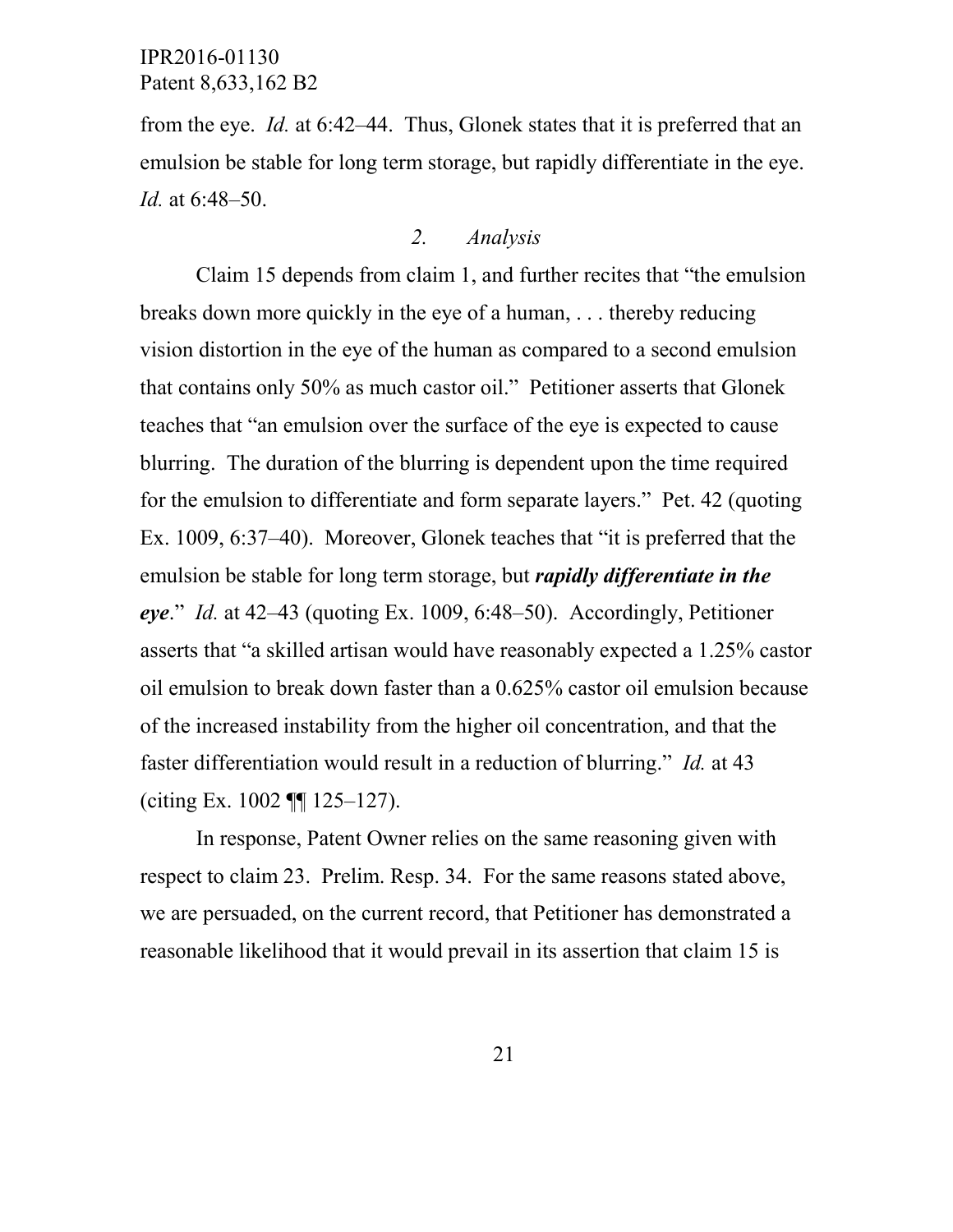unpatentable as obvious over the combination of Ding '979, Sall, and Glonek.

#### III. **CONCLUSION**

We conclude that Petitioner has established a reasonable likelihood of prevailing on its assertions that claims 1–24 of the '162 patent are unpatentable as obvious.

At this stage of the proceeding, the Board has not made a final determination as to the patentability of any challenged claim or the construction of any claim term.

#### IV. ORDER

In consideration of the foregoing, it is hereby:

ORDERED that pursuant to 35 U.S.C. § 314(a), an *inter partes* review is hereby instituted on the following grounds:

A. Claims 1–10, 12–14, 16–20, and 22–24 as obvious over Ding '979 and Sall;

B. Claims 11 and 21 as obvious over Ding '979, Sall, and Acheampong; and

C. Claim 15 as obvious over Ding '979, Sall, and Glonek.

FURTHER ORDERED that pursuant to 35 U.S.C. § 314(c) and 37 C.F.R. § 42.4, notice is hereby given of the institution of a trial commencing on the entry date of this decision.